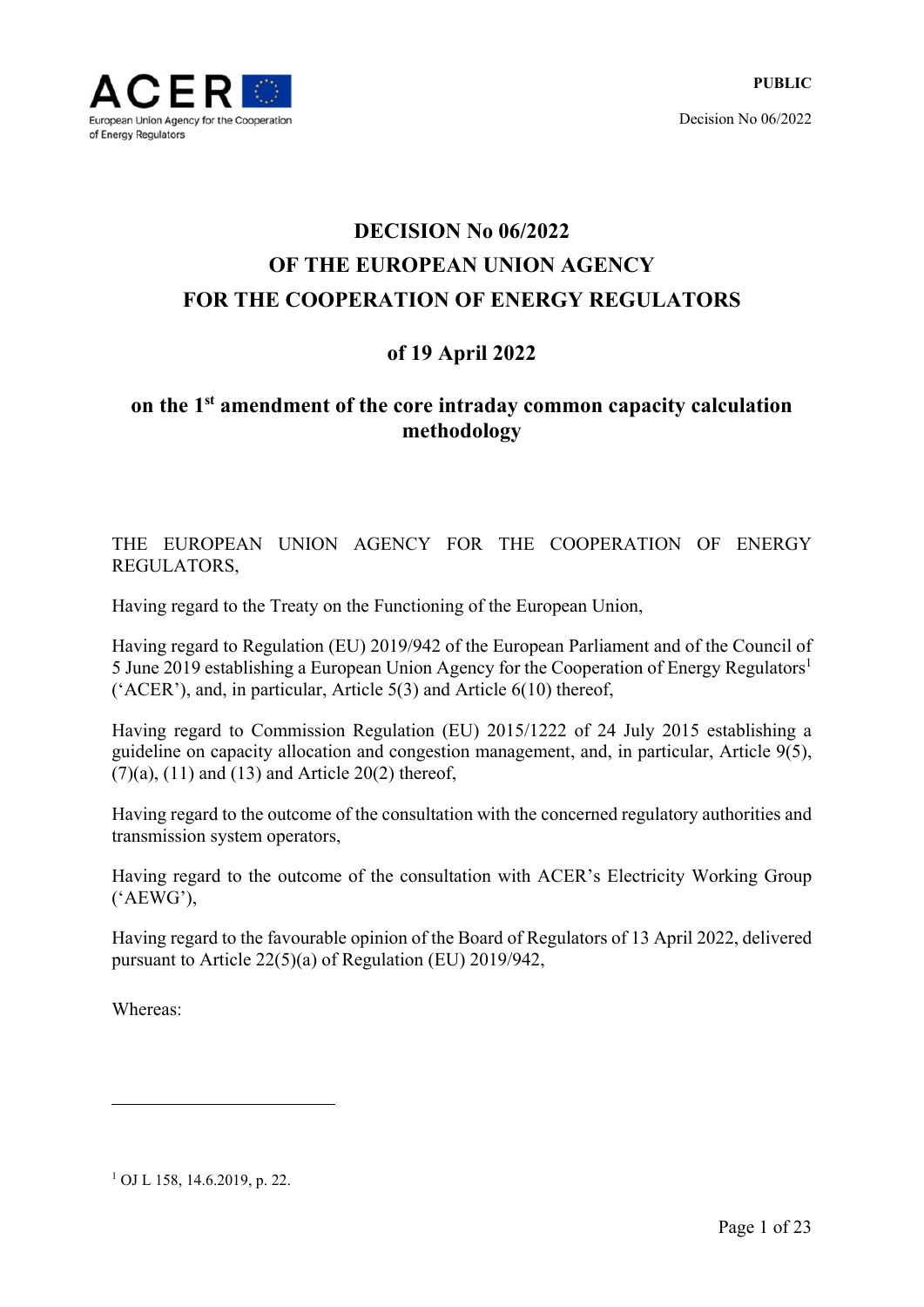

## **1 INTRODUCTION**

- (1) Commission Regulation (EU) 2015/1222 of 24 July 2015 establishing a guideline on capacity allocation and congestion management (the 'CACM Regulation') laid down a range of requirements for cross-zonal capacity allocation and congestion management in the day-ahead and intraday markets in electricity. These requirements also include the development of the capacity calculation methodology ('CCM') in each of the capacity calculation regions ('CCR') in accordance with Article 20 et seq. of the CACM Regulation.
- (2) On 21 February 2019, ACER issued its Decision No 02/2019 on the proposals of the Core transmission system operators ('TSOs) for the regional design of the day-ahead and intraday common capacity calculation methodologies according to Article 20(2) of the CACM Regulation;<sup>2</sup> Annex I of that Decision included the day-ahead capacity calculation methodology ('DA CCM'), Annex II of the same Decision set out the intraday capacity calculation methodology ('ID CCM').
- (3) According to Article 9(13) of the CACM Regulation, TSOs responsible for developing a proposal for terms and conditions or methodologies may propose amendments to the competent regulatory authorities, which are to be approved in accordance with the procedure set out in said Article 9. Where the regulatory authorities have not been able to reach an agreement on such amendment proposal within the six-month period, or upon their joint request, ACER is to adopt the decision on the proposal in accordance with Article 9(11) of the CACM Regulation and with Article 5(3) and the second subparagraph of Article 6(10) of Regulation (EU) 2019/942.
- (4) The present ACER's Decision follows from the Core regulatory authorities' request that ACER adopts a decision on the Core TSOs' proposal for amendment of the ID CCM ('the Proposal'<sup>3</sup>) given that those regulatory authorities could not agree on approving the Proposal. Annex I to this Decision sets out the amended ID CCM ('ID CCM Amendment'), according to Article 20(2) of the CACM Regulation, as approved by ACER.

 $\overline{2}$ 

<u>.</u>

https://extranet.acer.europa.eu//Official\_documents/Acts\_of\_the\_Agency/Individual%20decisions/ACER%20D ecision%2002-2019%20on%20CORE%20CCM.pdf

<sup>&</sup>lt;sup>3</sup> The Core TSOs' Proposal is referred to in this Decision as 'the Proposal'. The Proposal includes the official version with amendments, and the informal integral version with track changes.

The Proposal amended by ACER and provided as Annex I to this Decision is referred to as the 'ID CCM Amendment', and it is provided as the official version with amendments (Annex I), and as the informal integral version (Annex II).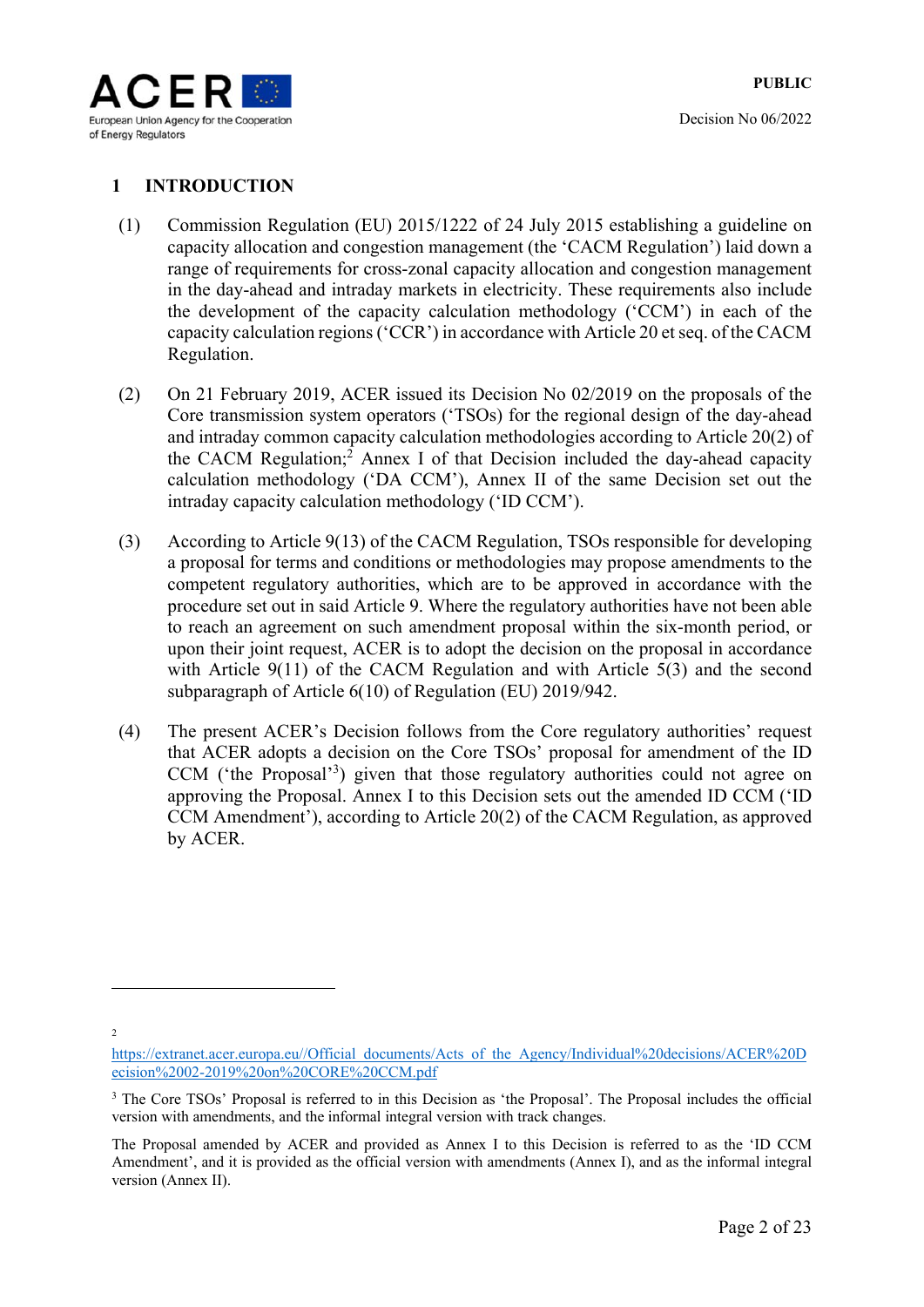

## **2 PROCEDURE**

#### **2.1 Proceedings before the Core regulatory authorities**

- (5) By letter of 8 February 2022, the Core regulatory authorities informed ACER that the Core TSOs submitted the first amendment of the Core ID CCM in accordance with Article 9(6) of the CACM Regulation to Core regulatory authorities. As Article 9(10) of the CACM Regulation requires Core regulatory authorities to consult and closely cooperate and coordinate with each other in order to reach an agreement and make a decision within six months following receipt of submission of the proposal to the last Core regulatory authority.
- (6) The amendments proposed by the Core TSOs are linked to the application of alternative Long Term Allocation ('LTA') inclusion approach. In particular the use of the Extended LTA Inclusion approach ('ELI approach') in the Core DA CCM, instead of the LTA margin approach, as approved by Core regulatory authorities in the course of 2021<sup>4</sup> . The use of the ELI approach impacts the way intraday cross-zonal capacities will be extracted from the leftovers of the day-ahead cross-zonal capacities during an interim period stretching from the go-live of the Core DA CCM to the full implementation of the Core intraday capacity calculation based on the flow-based approach. There is thus a strong interdependency between the go-live date of the Core DA CCM (scheduled for 20 April 2022) and the approval/implementation of the Proposal.
- (7) In addition, during this interim period, some transitional intraday capacity calculation initiatives will continue to be applied on the internal borders of the Central West Europe ('CWE') region and the starting point will be the results of the Core DA CCM. An approved Core ID CCM is therefore needed to calculate intraday capacities in the CWE region.
- (8) Core TSOs publicly consulted the first amendment of the Core ID CCM from 21 October 2021 to 21 November 2021. Core regulatory authorities issued a shadow opinion on 16 November 2021 mainly asking to clarify the parameters and values resulting from the extraction of intraday capacities with the ELI approach.
- (9) During the Core IG meeting on 3 December 2021, the Polish TSO PSE expressed its concern regarding the use of LTA inclusion by ELI approach, due to uncoordinated LTA capacities, which can have a negative impact on system security. PSE subsequently expressed being against the submitted amendment with the use of LTA inclusion until the Core common long-term capacity calculation methodology is implemented.

1

<sup>4</sup> CERRF position paper of 10 May 2021.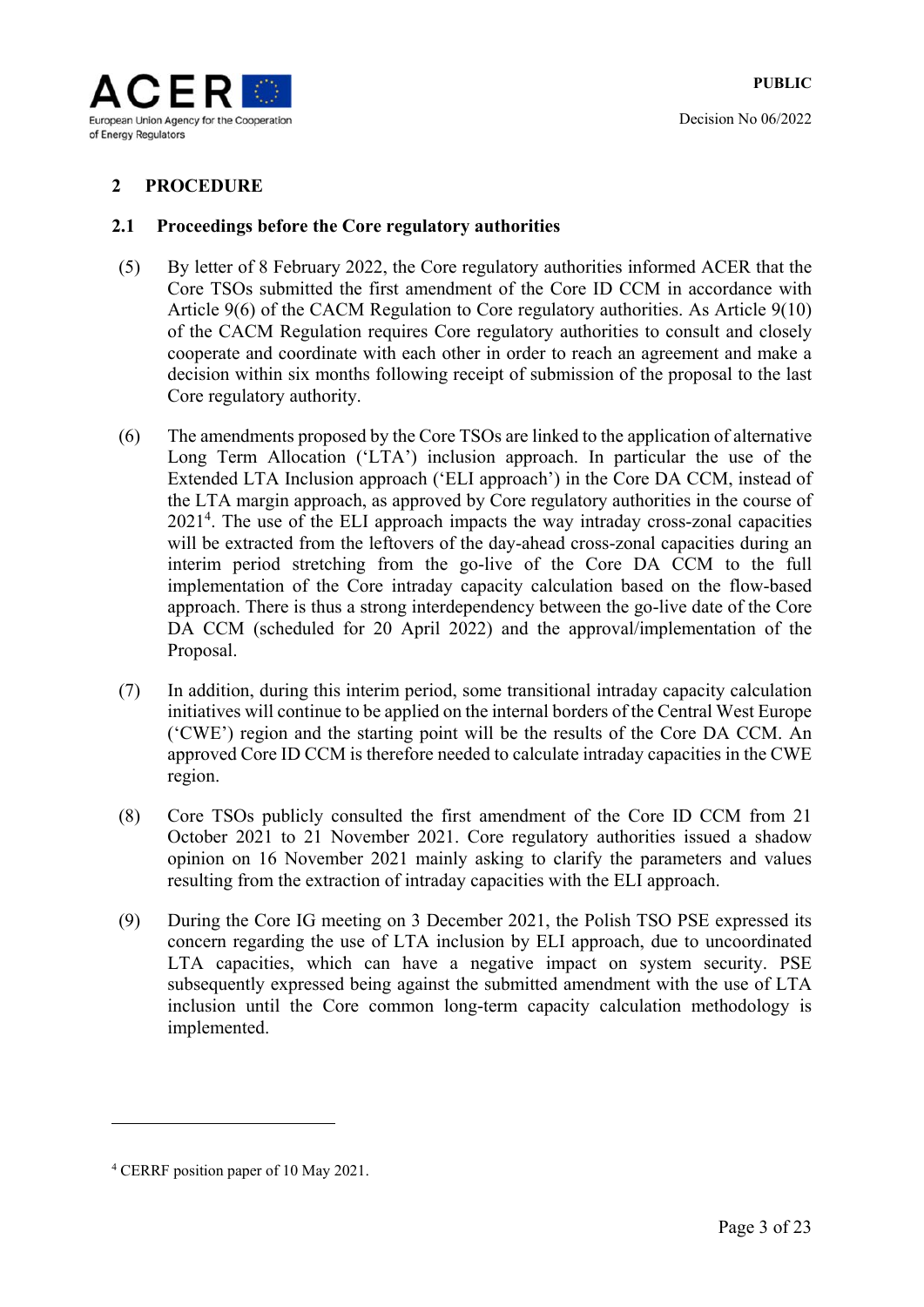

- (10) During the exchanges between Core NRAs, the Polish regulatory authority (URE) proposed some amendments to the submitted Core ID CCM to mitigate the concern of PSE with the introduction of a compulsory agreement of all Core TSOs (to be based on unanimity) on the borders allowed to use LTA inclusion from the day-ahead capacity calculation process in the intraday capacity calculation process; moreover these borders would be listed in a newly added annex in the Core ID CCM. However, some Core regulatory authorities could not accept that a non-neighbouring Core TSO could have a veto on the use of LTA inclusion on their borders and some other Core regulatory authorities were concerned with the inflexible nature of the added annex - as a change of it would require an approval process by the Core regulatory authorities.
- (11) After having consulted, closely cooperated and coordinated with each other, Core regulatory authorities unanimously agreed during their meeting of 25 January 2022 to request ACER to swiftly adopt a decision on the first amendment of the Core ID CCM pursuant to Article 9(11) of the CACM Regulation. The grounds for this request were the lack of agreement on the revision of the first amendment of the Core ID CCM and the lack of alternative to be agreed upon within the short timeline before the go-live of the Core DA CCM, foreseen by Core TSOs on 20 April 2022.
- (12) All Core regulatory authorities asked ACER to consider the urgency of a timely decision and expressed readiness to assist and fully support ACER in the process of development and adoption of its decision.
	- (a) The submission of the 1st amendment of the Core ID CCM to ACER included the following documents, dated 2 December 2021:
	- (b) First amendment of the Intra-Day Capacity Calculation Methodology of the Core Capacity Calculation Region in accordance with Articles 20ff. of the Commission Regulation (EU) 2015/1222 of 24th July 2015 establishing a guideline on capacity allocation and congestion management ('the Proposal');
	- (c) Explanatory Document to the first amendment of the Intraday Capacity Calculation Methodology of the Core Capacity Calculation Region in accordance with article 20ff. of the Commission Regulation (EU) 2015/1222 of 24th July 2015 establishing a guideline on capacity allocation and congestion management ('Explanatory document');
	- (d) Public Consultation Report to the first amendment of the Intraday Capacity Calculation Methodology of the Core Capacity Calculation Region in accordance with article 20ff. of the Commission Regulation (EU) 2015/1222 of 24th July 2015 establishing a guideline on capacity allocation and congestion management ('PC report').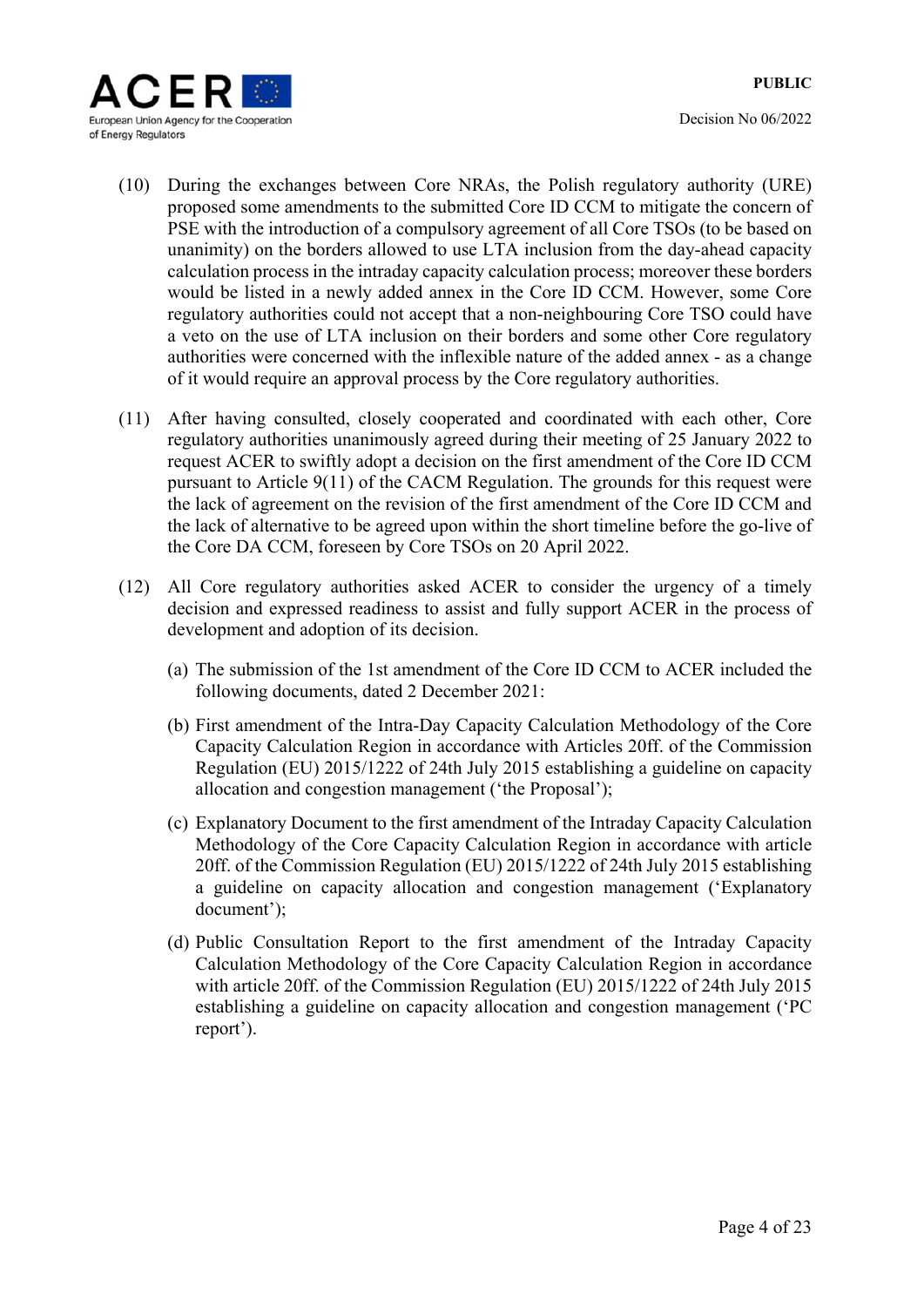

### **2.2 Proceedings before ACER**

- (13) By letter of 8 February 2022, the Chair of the Core Energy Regulators' Regional Forum (CERRF)<sup>5</sup>, acting on behalf of the Core regulatory authorities, referred the Proposal to ACER for a decision pursuant to Article 9(11) of the CACM Regulation. According to this letter, the Core regulatory authorities jointly concluded that they were not in a position to approve the Proposal, or request further amendments, since they were not able to find a common agreement on key aspects of the Proposal.
- (14) On 14 February 2022, the Core regulatory authorities presented to ACER a detailed description of their common positions and diverging opinions in the "Non-paper of all Core regulatory authorities on First amendment of the Intra-Day Capacity Calculation Methodology of the Core Capacity Calculation Region" ('non‐paper'), as a support for ACER's decision. The non-paper considered the following aspects of the Proposal:
	- (a) Justification of zero capacity;
	- (b) Non-negative intraday available transfer capacities;
	- (c) Clarification on application of single intraday coupling fallback procedure;
	- (d) Clarification of common weighting factor ('Wsum') value;
	- (e) Setup of coordinated capacity calculator ('CCC');
	- (f) Application of LTA inclusion without consent of all Core TSOs;
	- (g) Consideration of non-Core borders;
	- (h) New Article 26(9); and
	- (i) Additional comments.

<u>.</u>

- (15) On 9 February 2022, ACER launched a public consultation on the Proposal, inviting all interested parties to submit their comments by 2 March 2022. The summary and evaluation of the responses received are presented in Annex III to this Decision.
- (16) Between 11 February and 16 March 2022, ACER engaged in extensive discussions with the Core TSOs and the Core regulatory authorities and consulted them on the amendments to the Proposal via a number of teleconferences and exchanges of documents, including oral hearings.
- (17) In particular, the following steps have been taken:

<sup>&</sup>lt;sup>5</sup> CERRF is a platform of the Core regulatory authorities to consult and cooperate for reaching a unanimous agreement on NEMO's and TSO's proposals.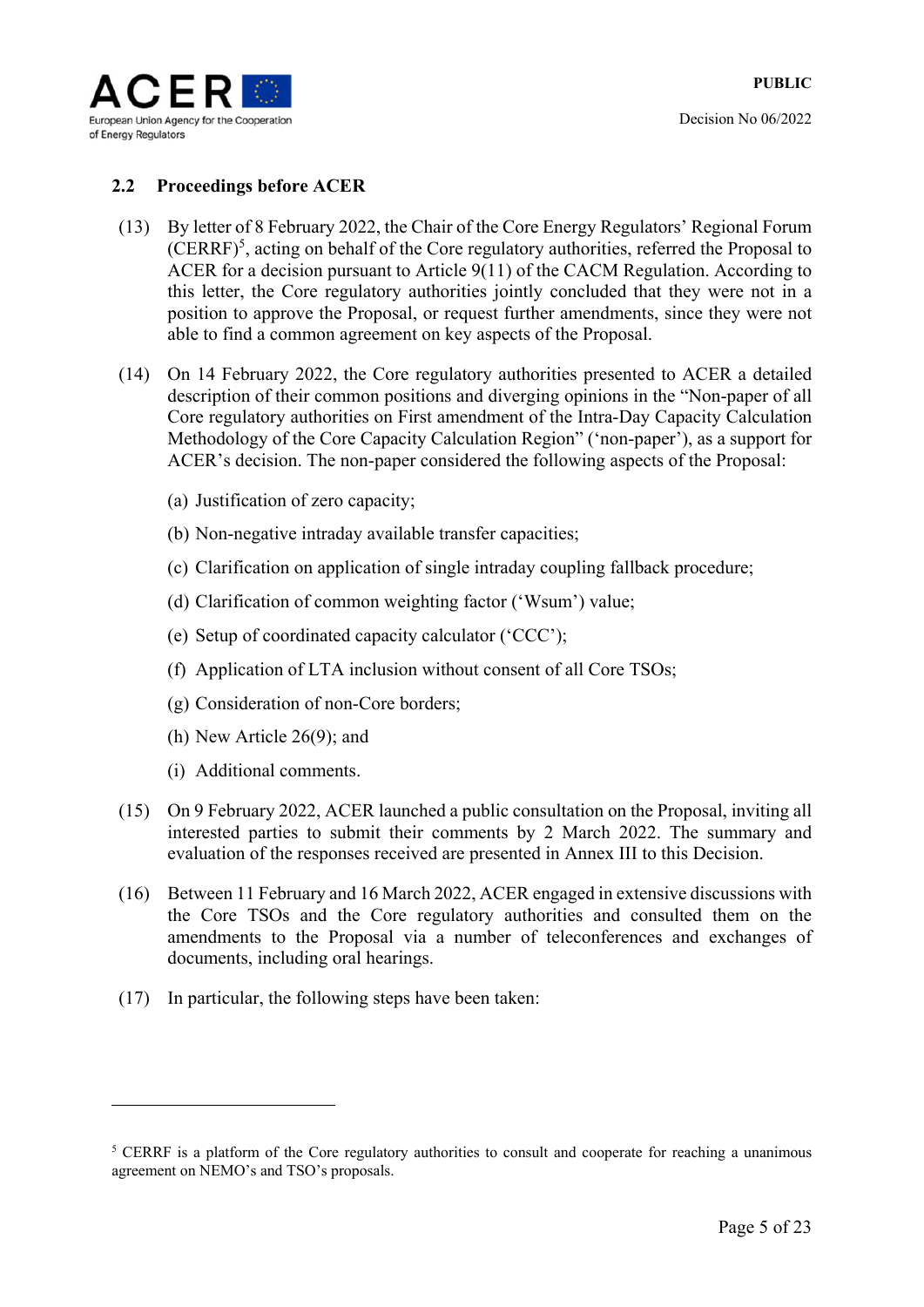

| 11 February 2022 | Kick-off meeting (teleconference) with the Core TSOs and the<br>Core regulatory authorities;                                                                      |
|------------------|-------------------------------------------------------------------------------------------------------------------------------------------------------------------|
| 18 February 2022 | Working meeting (teleconference) with the Core TSOs and the<br>Core regulatory authorities;                                                                       |
| 25 February 2022 | Working meeting (teleconference) with the Core TSOs and the<br>Core regulatory authorities;                                                                       |
| 2 March 2022     | Information on the Core ID CCM amendment process provided<br>to the CACM Task Force;                                                                              |
| 3 March 2022     | Draft Core ID CCM Amendment, including ACER's reasoning<br>for amendments, provided to the Core TSOs and the Core<br>regulatory authorities for the oral hearing; |
| 4 March 2022     | Working meeting (teleconference) with the Core TSOs and the<br>Core regulatory authorities;                                                                       |
| 9 March 2022     | Information on the amendment process of the Core ID CCM<br>provided at the Core NRAs' meeting;                                                                    |
| 11 March 2022    | Oral hearing with the Dutch TSO TenneT B.V. and the German<br>TSO TenneT GmbH;                                                                                    |
| 11 March 2022    | Oral hearing with the Hungarian TSO MAVIR and the<br>Hungarian regulatory authority MEKH                                                                          |
| 14 March 2022    | Oral hearing with Core TSOs and Core regulatory authorities;                                                                                                      |
| 15 March 2022    | Oral hearing with the Belgian regulatory authority CREG                                                                                                           |
| 15 March 2022    | Oral hearing with the Polish TSO PSE                                                                                                                              |
| 16 March 2022    | Information on the amendment process of the Core ID CCM<br>provided to the AEWG;                                                                                  |
| 16 March 2022    | Closure of the hearing phase;                                                                                                                                     |
| 25 March 2022    | AEWG's advice on the draft ID CCM Amendment;                                                                                                                      |
| 13 April 2022    | BoR's opinion on the draft ID CCM Amendment;                                                                                                                      |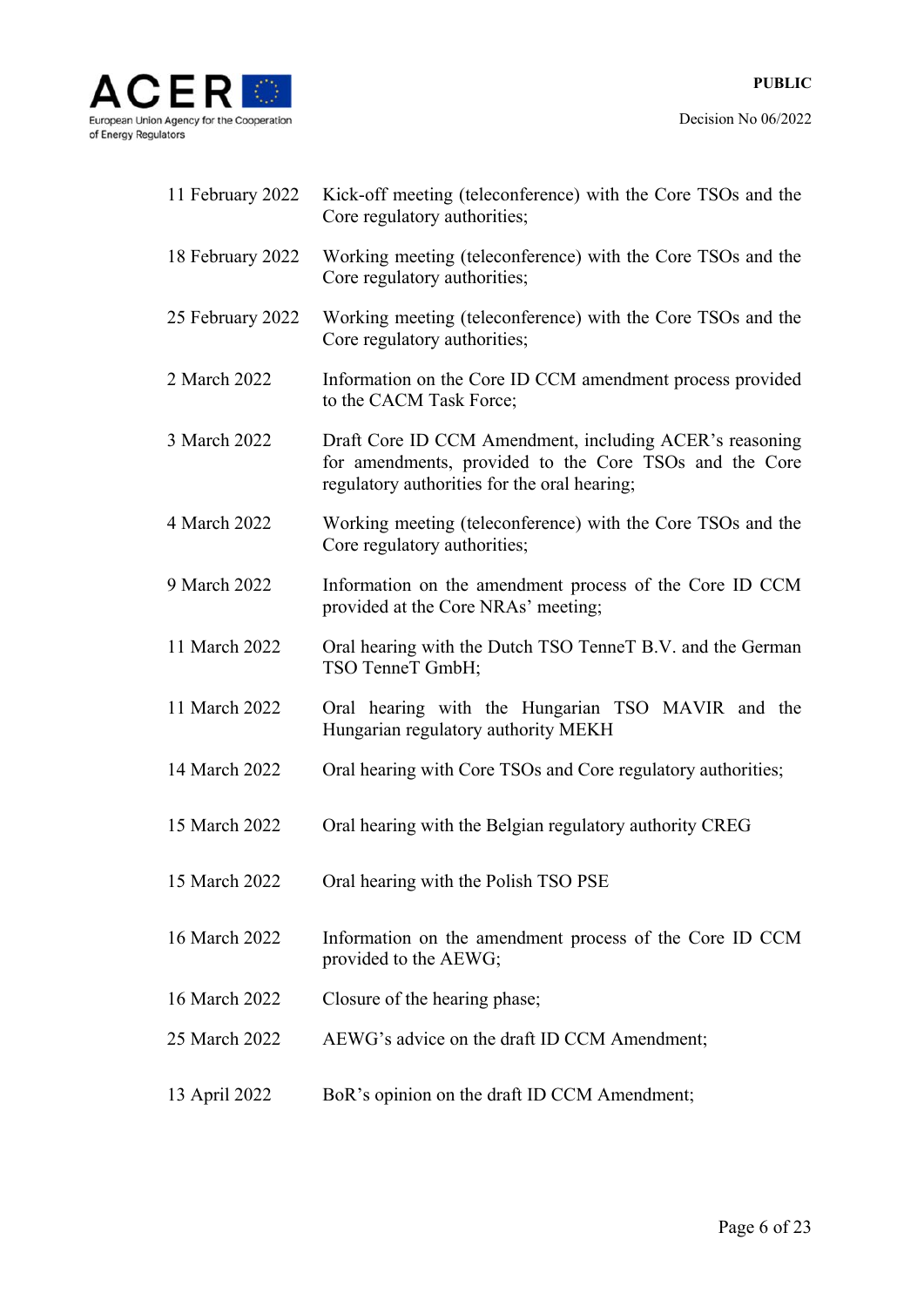

## **3 ACER'S COMPETENCE TO DECIDE ON THE PROPOSAL**

- (18) Pursuant to point (b) of the first subparagraph of Article 5(3) of Regulation (EU) 2019/942, all regulatory authorities of the region concerned shall unanimously agree on proposals for terms and condition or methodologies for the implementation of those network codes or guidelines that were adopted before 4 July 2019 and require the approval of all the regulatory authorities of the region concerned; pursuant to the second subparagraph of Article 5(3) of Regulation (EU) 2019/942, those regulatory authorities may refer the proposals to ACER for approval pursuant to point (b) of the second subparagraph of Article 6(10) of Regulation (EU) 2019/942, and they shall do so pursuant to point (a) of the second subparagraph of Article 6(10) of that Regulation where they did not reach a unanimous agreement.
- (19) Pursuant to Article 9(5) and (7)(a) of the CACM Regulation, which has been adopted as a guideline before 4 July 2019, the proposal for a common capacity calculation methodology pursuant to Article 20(2) of the CACM Regulation shall be subject to approval by all regulatory authorities of the concerned region.
- (20) Pursuant to Article 9(11) of the CACM Regulation, where the regulatory authorities have not been able to reach agreement within six months, or upon their joint request, or upon ACER's request according to the third subparagraph of Article 5(3) of Regulation (EU) 2019/942, ACER shall adopt a decision concerning the submitted proposals for terms and conditions or methodologies within 6 months, in accordance with Article 5(3) and the second subparagraph of Article 6(10) of Regulation (EU) 2019/942.
- (21) Pursuant to Article 9(13) of the CACM Regulation, where TSOs propose amendments of terms and conditions or methodologies to the regulatory authorities, those proposals shall be approved in accordance with the procedure set out in Article 9 of the CACM Regulation.
- (22) Pursuant to Article 9(5) of the CACM Regulation, ACER, before approving the terms and conditions or methodologies, shall revise the submitted proposals where necessary, after consulting the respective TSOs, in order to ensure that they are in line with the purpose of the CACM Regulation and contribute to market integration, nondiscrimination, effective competition and the proper functioning of the market.
- (23) On 8 February 2022, the Core regulatory authorities informed ACER that they were not able to reach an agreement on the Proposal, and jointly requested ACER to take a decision on the Proposal.
- (24) Therefore, ACER is competent to decide on the Proposal based on Article  $9(5)$ ,  $(7)(a)$ , (11) and (13) of the CACM Regulation, and Article 5(3) and point (b) of the second subparagraph of Article 6(10) of Regulation (EU) 2019/942.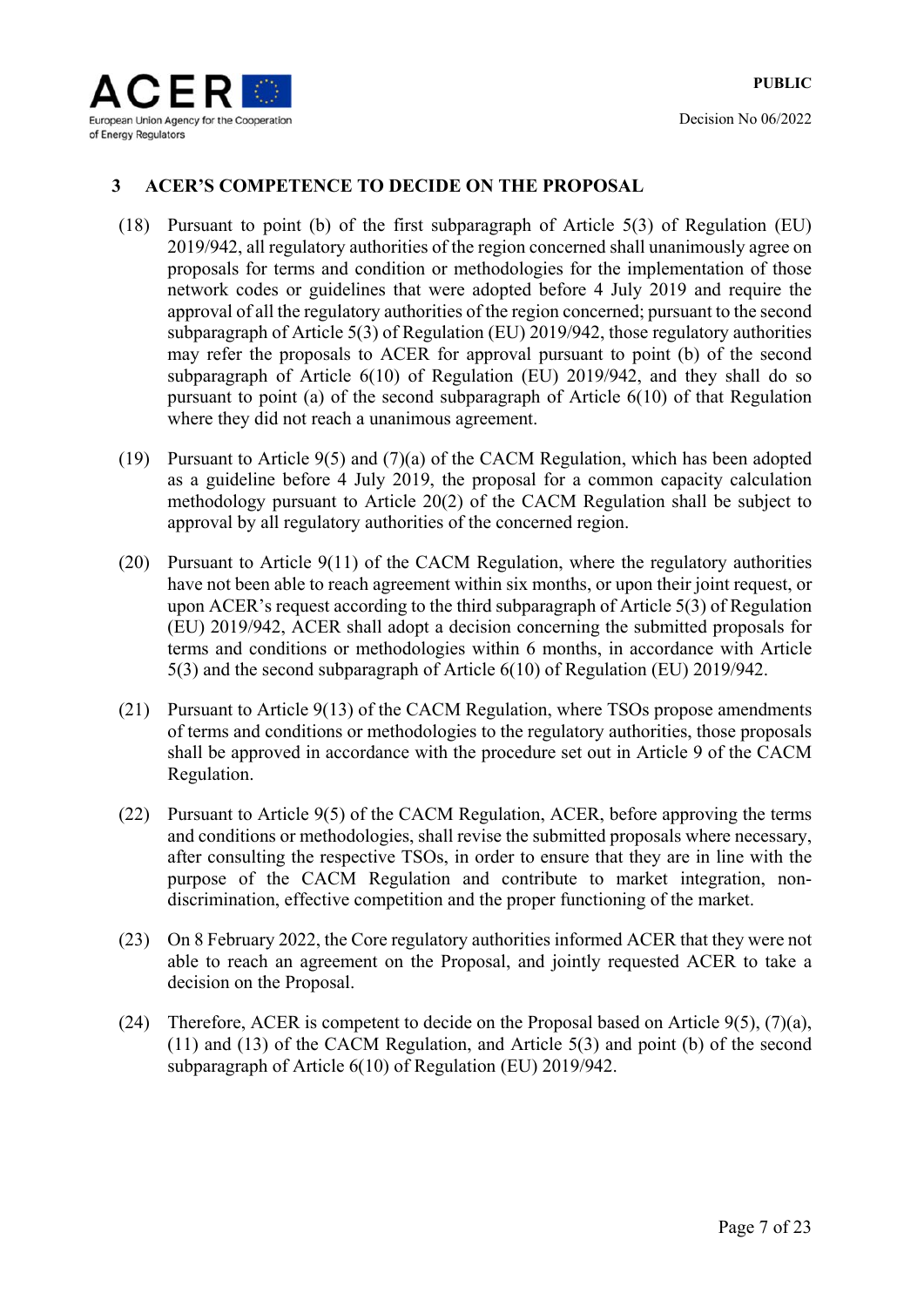

## **4 SUMMARY OF THE PROPOSAL**

(25) The Proposal consists of the following elements. The Core TSOs' amendments provided in the Proposal were made in Title 1 (Article 2), Title 4 (Article 11) and Title 5 (Article 21).

| 'Whereas' | Recitals<br>1 to 22       | The Whereas section includes general provisions, the scope of<br>application and the definitions, as well as an introduction to<br>cross-zonal capacities for the intraday market and intraday<br>capacity re-calculation;                                                                                                                                                     |
|-----------|---------------------------|--------------------------------------------------------------------------------------------------------------------------------------------------------------------------------------------------------------------------------------------------------------------------------------------------------------------------------------------------------------------------------|
|           |                           | No amendments were proposed by the Core TSOs.                                                                                                                                                                                                                                                                                                                                  |
| Title 1   | Articles<br>$1$ to $3$    | The title of General provisions covers the subject matter and<br>the scope of the methodology, definitions and the application<br>of the methodology;                                                                                                                                                                                                                          |
|           |                           | <u>A few amendments</u> were proposed by the Core TSOs in the<br>definitions.                                                                                                                                                                                                                                                                                                  |
| Title 2   | Article<br>$\overline{4}$ | description of the<br>General<br>capacity<br>calculation<br>methodology with intraday capacity calculation process;                                                                                                                                                                                                                                                            |
|           |                           | No amendments were proposed by the Core TSOs.                                                                                                                                                                                                                                                                                                                                  |
| Title 3   | Articles<br>5 to 10       | Capacity calculation inputs, which include methodologies<br>for the calculation of the inputs, i.e. the selection of CNECs,<br>the operational security limits, the calculation of the final<br>adjustment value, the allocation constraints, the reliability<br>margin, the generation shift keys and the remedial actions in<br>capacity calculation;                        |
|           |                           | No amendments were proposed by the Core TSOs.                                                                                                                                                                                                                                                                                                                                  |
| Title 4   | Article<br>11             | Update of intraday cross-zonal capacities, which include the<br>description of update of intraday cross-zonal capacities<br>remaining after the Single Day Ahead Coupling (SDAC)                                                                                                                                                                                               |
|           |                           | Major amendments were proposed by the Core TSOs, to enable<br>the alternative Extended Long Term Allocation (LTA)<br><i>inclusion.</i>                                                                                                                                                                                                                                         |
| Title 5   | Articles<br>$12 - 20$     | Description of the intraday capacity calculation process,<br>with a detailed description of the capacity calculation<br>approach; i.e. a step-by-step mathematical description of the<br>capacity calculation, followed by further details, including the<br>rules on adjustment of power flows on CNECs, the<br>consideration of non-Core CCR borders, the calculation of the |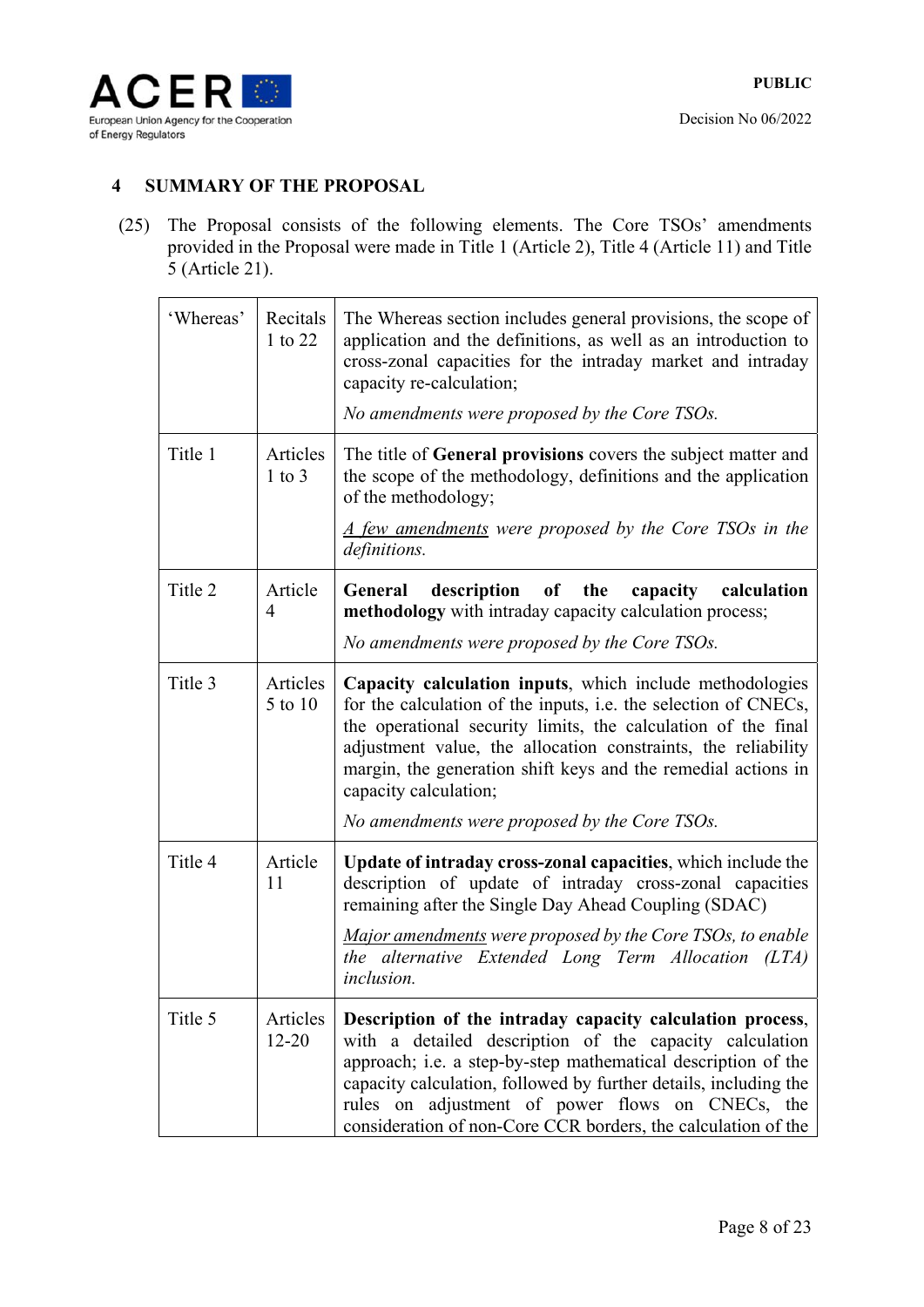



|         |                      | final flow-based domain, the capacity validation methodology,<br>and the intraday capacity calculation fallback procedure;<br>No amendments were proposed by the Core TSOs.                                                                   |
|---------|----------------------|-----------------------------------------------------------------------------------------------------------------------------------------------------------------------------------------------------------------------------------------------|
| Title 5 | Article<br>21        | This Title includes the description of the calculation of<br>available transfer capacities (ATC) for single intraday<br>coupling (SIDC) fallback procedure;                                                                                   |
|         |                      | Major amendments were proposed by the Core TSOs, to enable<br>the alternative ATC extraction based on optimisation.                                                                                                                           |
| Title 6 | Articles<br>22 to 25 | This Title includes the requirements on necessary updates and<br>data provision, including provisions regarding the monitoring<br>and the provision of information to regulatory authorities<br>No amendments were proposed by the Core TSOs. |
| Title 7 | Article<br>26        | This Title includes the <b>implementation</b> timeline;<br>No amendments were proposed by the Core TSOs.                                                                                                                                      |
| Title 8 | Article<br>27        | Final provisions, <i>i.e.</i> language;<br>No amendments were proposed by the Core TSOs.                                                                                                                                                      |
| Annex 1 |                      | This<br>Annex includes the justification of usage<br>and<br>methodology for calculation of external constraints.<br>No amendments were proposed by the Core TSOs.                                                                             |
| Annex 2 |                      | This Annex includes the requirements for calculation of<br>intraday cross-zonal capacities before full implementation of<br>intraday capacity calculation;<br>No amendments were proposed by the Core TSOs.                                   |

## **5 SUMMARY OF THE OBSERVATIONS RECEIVED BY ACER**

## **5.1 Initial views of the Core regulatory authorities**

- (26) In the CERRF's Chair's letter of 8 February 2022, and the non-paper of 14 February 2022, the Core regulatory authorities reported their initial views and positions regarding the Proposal.
- (27) According to the non-paper, the Core regulatory authorities have reached an agreement on two aspects of the Proposal, namely:
	- (a) Justification of zero capacity: the Core regulatory authorities pointed out that Core TSOs should give a justification and evidence for setting cross-zonal capacity to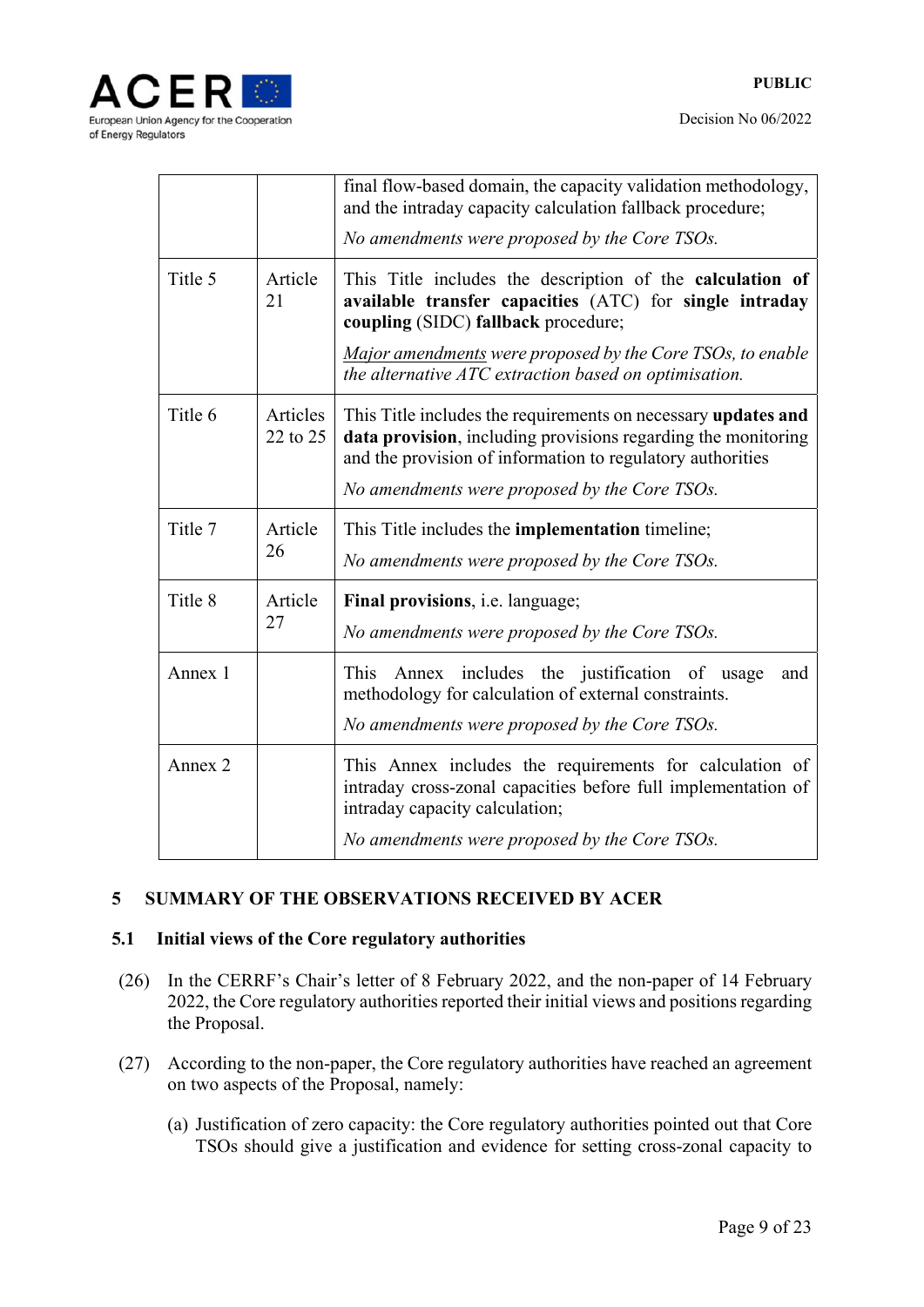

zero pursuant to Article 11(3) of the Proposal and that detailed reasons for setting the capacities to zero should be published; and

- (b) Clarification on the application of the single intraday coupling fallback procedure: a majority of the Core regulatory authorities agreed to change Article 21(1) of the Proposal to clarify that the process described in Article 21 of the Proposal not only applies if SIDC is unable to accommodate flow-based parameters after implementing ID CCM with the flow-based calculation process but also as a standard process during the transitional period when leftover capacities from the day-ahead process are used.
- (28) According to the non-paper, the Core regulatory authorities failed to reach an agreement on several aspects of the Proposal, in particular:
	- (a) Non-negative intraday available transfer capacities; the need for specifying that the input values for the ATC extraction are always non-negative has been pointed out by one regulatory authority;
	- (b) Clarification of common weighting factor ('Wsum') value: one regulatory authority required the fixed value on the level of Core ID CCM, while another regulatory authority preferred not to define the value of Wsum but to leave it adjustable during the implementation and application;
	- (c) Setup of the coordinated capacity calculator ('CCC'): some regulatory authorities proposed removing Article 26(2) of the Proposal as Coreso and TSCNET have already been appointed for the role of CCC, while one regulatory authority was inclined to leave this provision for consistency reasons;
	- (d) Application of LTA inclusion without the consent of all Core TSOs: this was the major topic of the Proposal and there was a different view of the Polish TSO on the principles for the LTA inclusion;
	- (e) Consideration of non-Core borders: some regulatory authorities pointed out that the Proposal should be updated in accordance with updates of the Core DA CCM with regard to the treatment of non-Core borders;
	- (f) New Article 26(9): one Core regulatory authority proposed the additional paragraph of Article 26 of the Proposal, which would require mandatory amendment of the Core ID CCM in the period of six months; and
	- (g) Additional comments: one regulatory authority pointed out the need to update the explanatory document; another major point of the Proposal underlined by some Core regulatory authorities is the concern that the simulation results indicate a reduction of the average intraday ATC and a substantial increase of zero ID ATC occurrences on the vast majority of Core borders. These regulatory authorities hence support to discuss options to mitigate this outcome within the framework of this amendment.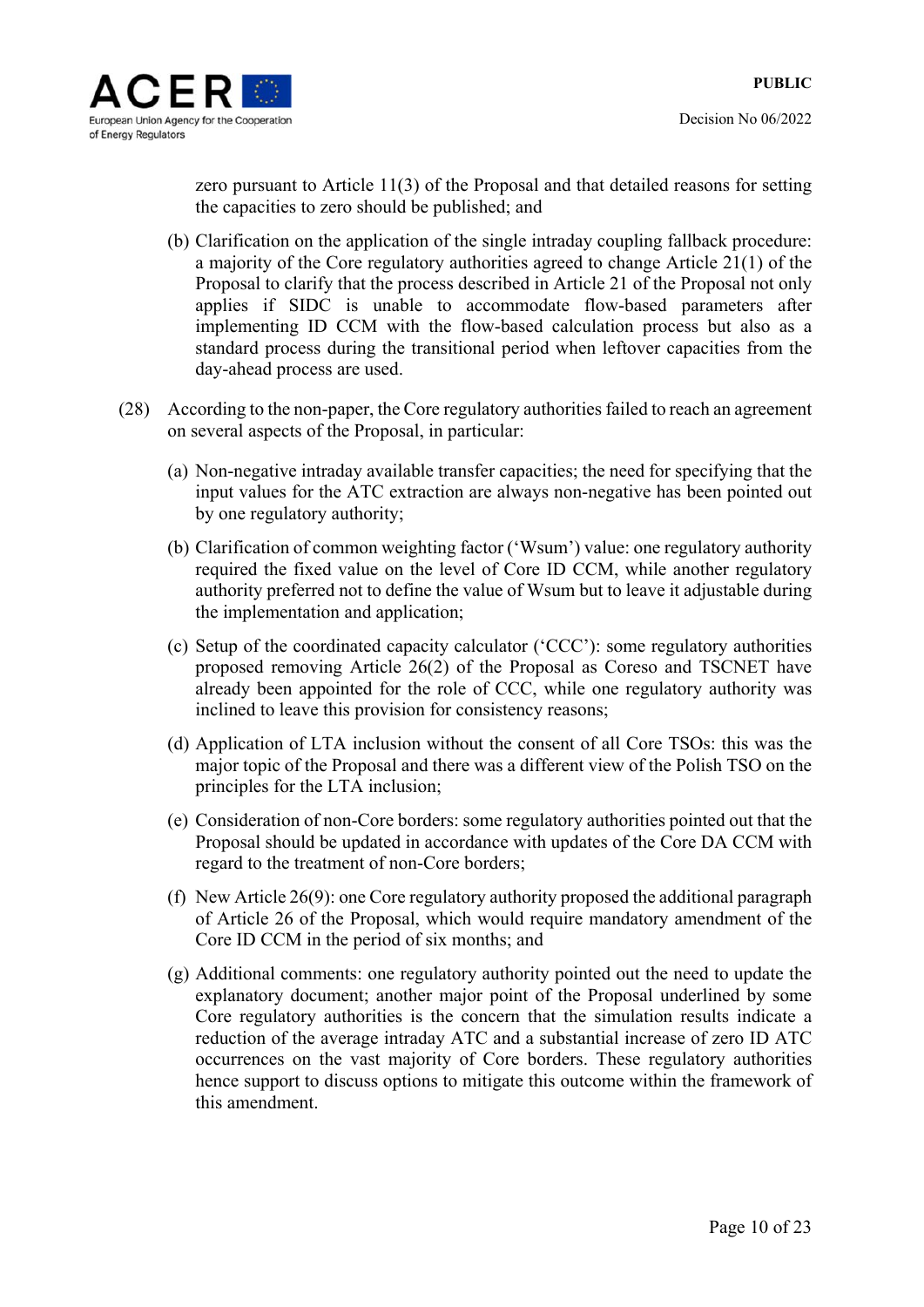

### **5.2 Engagement with the Core TSOs and the Core regulatory authorities**

#### 5.2.1 Working meetings

- (29) During the decision-making process, ACER engaged in in-depth discussions with the Core TSOs and the Core regulatory authorities. In particular, ACER:
	- (a) has taken into account the need to provide the decision and the Core ID CCM Amendment timely, before the projected go-live of the Core DA CCM;
	- (b) has taken into account the Core TSOs' proposed amendments with regard to the application of ELI approach in Article 11 of the Proposal and the related ATC extraction in Article 21 of the Proposal;
	- (c) has taken into account the initial TSOs simulations regarding the inclusion of the minimum remaining available margin ('RAM') through the Adjustment of Minimum RAM coefficient ('AMR'), as well as LTA inclusion and consequential size of extracted ATC and occurrence of zero capacities;
	- (d) has taken into account the possible improvements of the ATC extraction algorithm which were analysed by the Core TSOs, in particular the application of a PTDF threshold for omitting small PTDFs during the ATC extraction, and the improvement of ATC extraction which would avoid or further minimise the occurrence of zero ATC values at the borders of Core CCR; and
	- (e) discussed with the Core TSOs the implementation process in detail, in order to define a feasible implementation sequence and the transitional solution in the light of required developments.
	- 5.2.2 Hearing
- (30) For the hearing, ACER initially proposed:
	- (a) a proactive approach for the determination of sufficiently high initial ATC values for the intraday capacity calculation process in the transition period, by the mandatory inclusion of a 20%floor for AMR and mandatory full LTA inclusion; and
	- (b) a cross-regional ATC validation process for the transition period based on the impact of Core borders' ATCs on the CNECs of Core TSOs (determined on the basis of PTDF) and maintaining the flexibility of the approach until proper tools have been developed and operational experience has been gained by the Core TSOs. Therefore, the Core TSOs would be able to validate and influence the initially extracted ATCs not only on their borders, but also on the impacting distant Core borders.
- (31) The feedback of the Core TSOs and regulatory authorities on ACER's initial proposal during the hearing showed that:
	- (a) few Core TSOs and one regulatory authority supported ACER's proposal;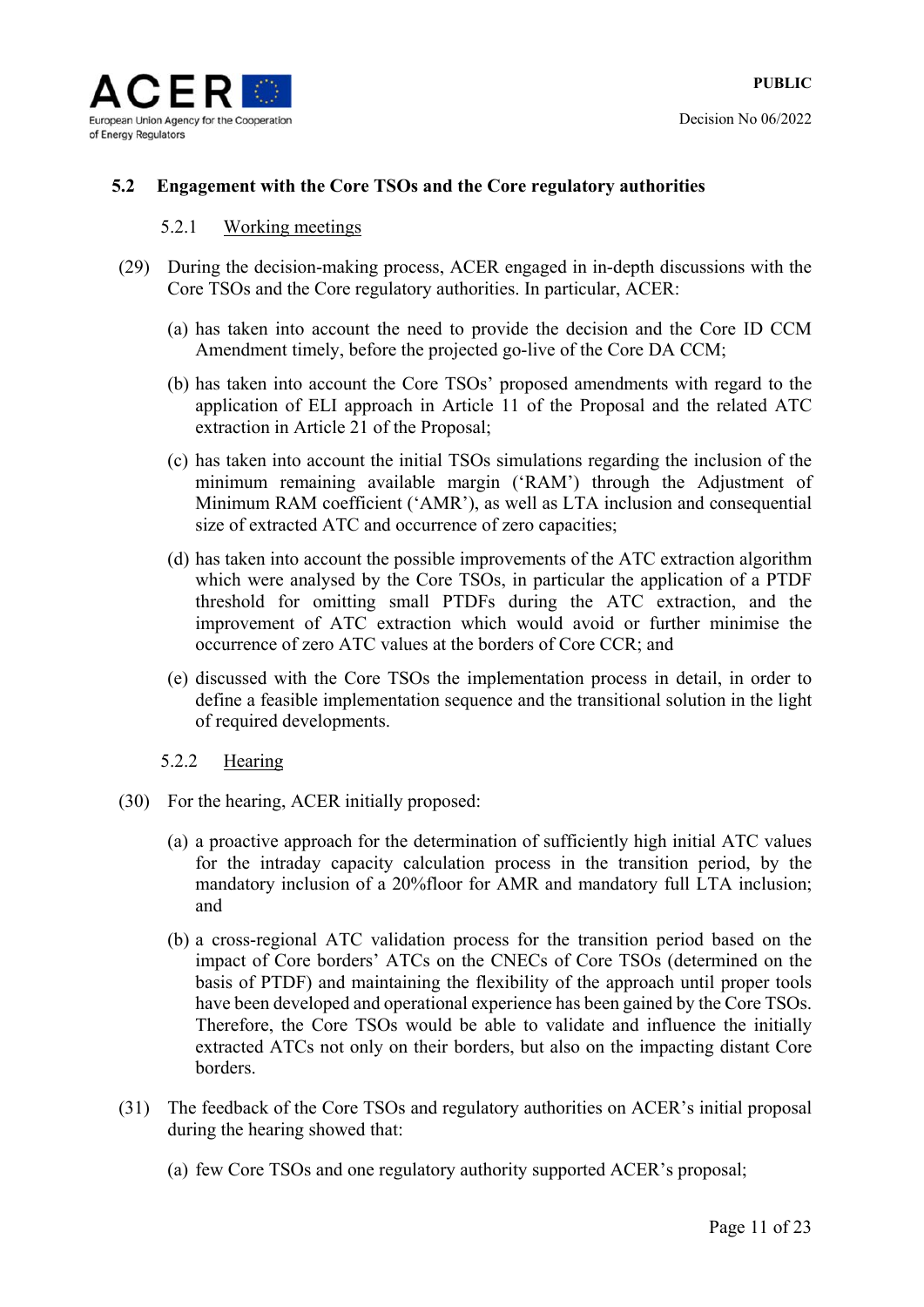

- (b) the German and Dutch TSOs would be in favour of a mandatory 20% floor for both AMR and LTA inclusion;
- (c) a few TSOs and two regulatory authorities were in favour of either gradual or voluntary AMR and LTA inclusion;
- (d) one regulatory authority raised strong legal concerns against a mandatory inclusion of minimum RAM (through AMR);
- (e) there was in general low support for the ACER's proposal on the cross-regional ATC validation: the TSOs claimed a lack of validation tools, procedures and experience in general;
- (f) the TSOs from the Central West Europe (CWE) mainly stated that they would keep local transitional increase/decrease process in support of the initially extracted ID ATCs. PSE and SEPS also supported transitional national solutions in ATC validation; and
- (g) the perspective methodological adjustments pursuant to Article (29)(d) of this Decision were widely accepted by the Core TSOs and the Core regulatory authorities, having in mind the unpreparedness of these methodological adjustments for the go-live.
- (32) On the basis of the feedback of the Core TSOs and regulatory authorities on ACER's initial proposal during the hearing, ACER has provided another proposal, which is described in detail in chapter 6.2 below and can be summarized as follows:
	- (a) The LTA inclusion would be voluntary, with a cap of 1500 MW. The AMR inclusion would be voluntary. ACER expects that the TSOs which were ready to support a mandatory inclusion of a 20% cap would be also willing to voluntarily apply at least that level of LTA and AMR inclusion;
	- (b) The ATC validation would be organised bilaterally. The local transitional validation solutions should be allowed, giving the possibility to decrease ATCs in case of security concerns or to increase them up to 300 MW per border, starting from the initially extracted ATCs;
	- (c) The ATC extraction adjustments pursuant to Article (29)(d) of this Decision are supported and can be applied whenever ready, subject to the Core TSOs agreement; and
	- (d) The ID CCM Amendment would focus mainly on the transition period of Core ID CCM application, as provided in Article 26(6) of the ID CCM Amendment; other changes should be subject to a later amendment according to the Core TSOs' plan.

#### **5.3 Public consultation**

(33) Responses to ACER's public consultation (see paragraph (15) above) are summarised in Annex III to this Decision. A summary of key comments is provided below: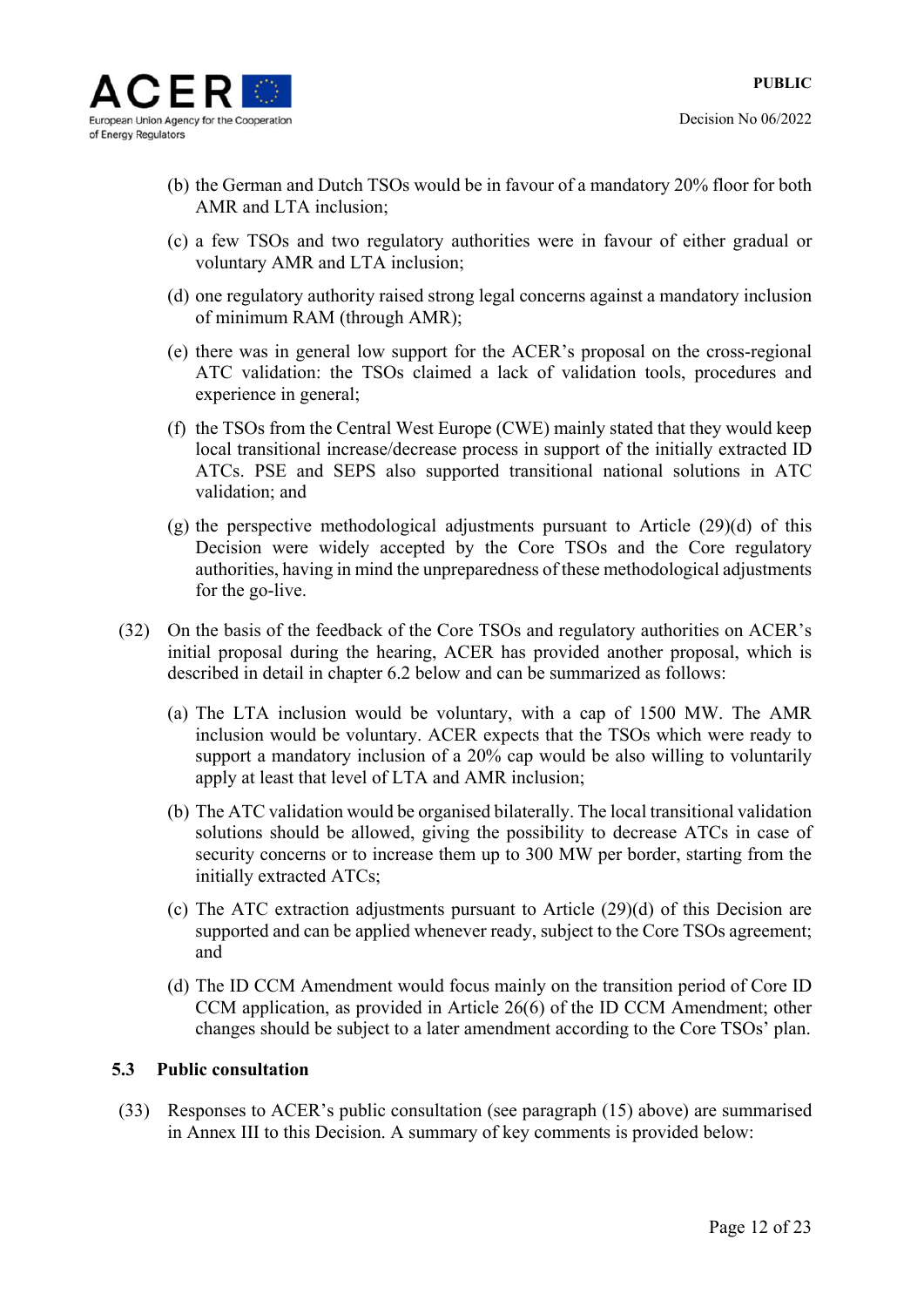

- Decision No 06/2022
- (a) One stakeholder stressed the importance of considering dynamic line rating for defining the maximum admissible current during the intraday capacity calculation.
- (b) Some stakeholders were in favour of improving market functioning, including in the intraday market, but not at the detriment of cross-border capacity being given in the forward and day-ahead markets. In particular, they did not support withholding of capacity that might then remain unused, but were in favour of making more capacity available closer to real time assuming less uncertainty and thus smaller security margins for TSOs;
- (c) Some stakeholders welcomed the optimisation-based intraday ATC extraction which would be applied if ELI approach is applied on the day-ahead time frame. They were concerned about the possibility for simultaneous application of two LTA inclusion approaches in the different phases of intraday capacity update or calculation, and would omit the previous iterative LTA inclusion approach. They were also concerned about the proper implementation of the ATC extraction algorithm in order to minimise the occurrence of zero values of ATC.

#### **5.4 Consultation of the AEWG**

- (34) AEWG has broadly endorsed the draft Decision on Core ID CCM Amendment, noting that:
	- (a) The proposed voluntary approach seems to be acceptable for the transition period, with the common understanding that the TSOs would maintain ID capacities to the utmost possible extent;
	- (b) A proper level of transparency must accompany the voluntary TSO approach to enable traceability of the ID results. Related monitoring and reporting duties are crucial for the information of NRAs and market participants and build the base for the enhancement of the CCM; and
	- (c) After the Core FBMC go-live the relevant groups shall continue to work on improvements and evolve the ID CCM further.
- (35) Four regulatory authorities provided individual comments during the consultation phase. These related to:
	- (a) The concern about maintaining the fundamental principle of non-discrimination of cross-zonal and internal exchanges, i.e. the possibility that intraday cross-zonal exchanges might be blocked because of network constraints in a certain bidding zone;
	- (b) The concern if the voluntary approach in determining the LTA and AMR inclusion would ensure the appropriate level of intraday cross zonal capacities;
	- (c) The concern if the proposed limitation to the LTA inclusion would ensure sufficient coordination on LTA inclusion;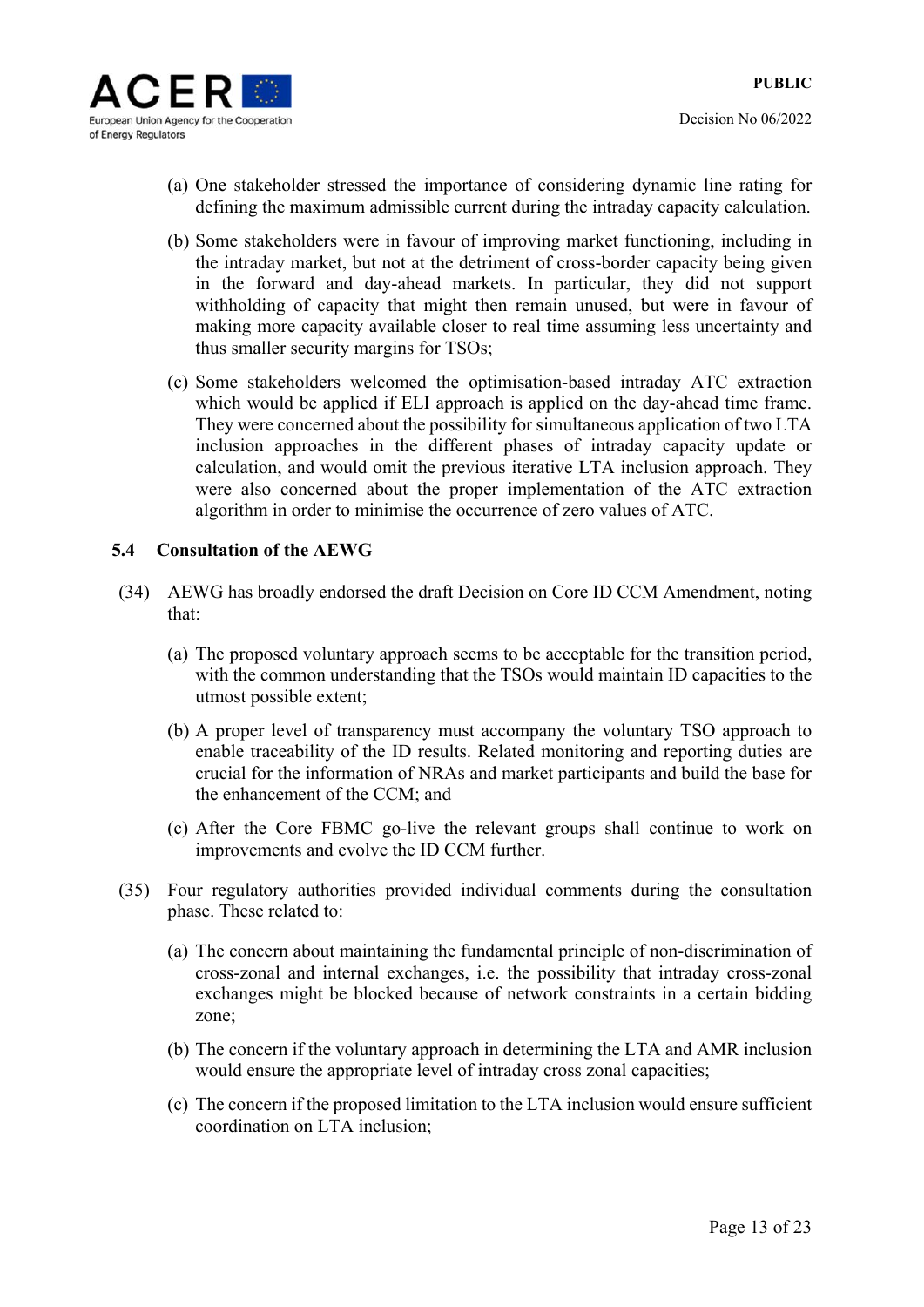

- (d) Allowing to maintain or establish the temporary bilateral, Core sub-regional or Core region-wise validation arrangements;
- (e) Strengthening the transparency and publication requirements;
- (36) ACER has considered AEWG's advice and the individual comments to the maximum possible extent, in finalising this Decision.

## **6 ASSESSMENT OF THE PROPOSAL**

#### **6.1 Legal framework**

- (37) Article 9(7)(a) and (13) of the CACM Regulation provides that TSOs' proposals of amendments to the common CCM in accordance with Article 20(2) of the CACM Regulation are to be submitted by all TSOs of the concerned CCR to all regulatory authorities of that CCR for their approval; such proposals are to be submitted to consultation in accordance with the procedure set out in Article 12 of the CACM Regulation.
- (38) Article 20 of the CACM Regulation sets general requirements regarding the development of a proposal for a common coordinated CCM and its implementation.
- (39) Article 21 of the CACM Regulation specifies various requirements for the content of the proposal for a CCM, referring to further specifications in Articles 22, 23, 24 and 25 of the same Regulation. It also includes a provision for the inclusion of a fallback procedure for the case where the initial capacity calculation does not lead to any results.
- (40) Article 22 of the CACM Regulation sets out requirements related to the reliability margin methodology to be necessarily included in the CCM.
- (41) Article 23 of the CACM Regulation lays down requirements related to operational security limits, contingencies and allocation constraints.
- (42) Article 24 of the CACM Regulation stipulates requirements related to the generation shift keys methodology.
- (43) Article 25 of the CACM Regulation specifies requirements related to the methodology for remedial actions in capacity calculation.
- (44) Article 26 of the CACM Regulation sets requirements related to the methodology for the validation of cross-zonal capacity.
- (45) Article 27 of the CACM Regulation defines general requirements related to the capacity calculation process.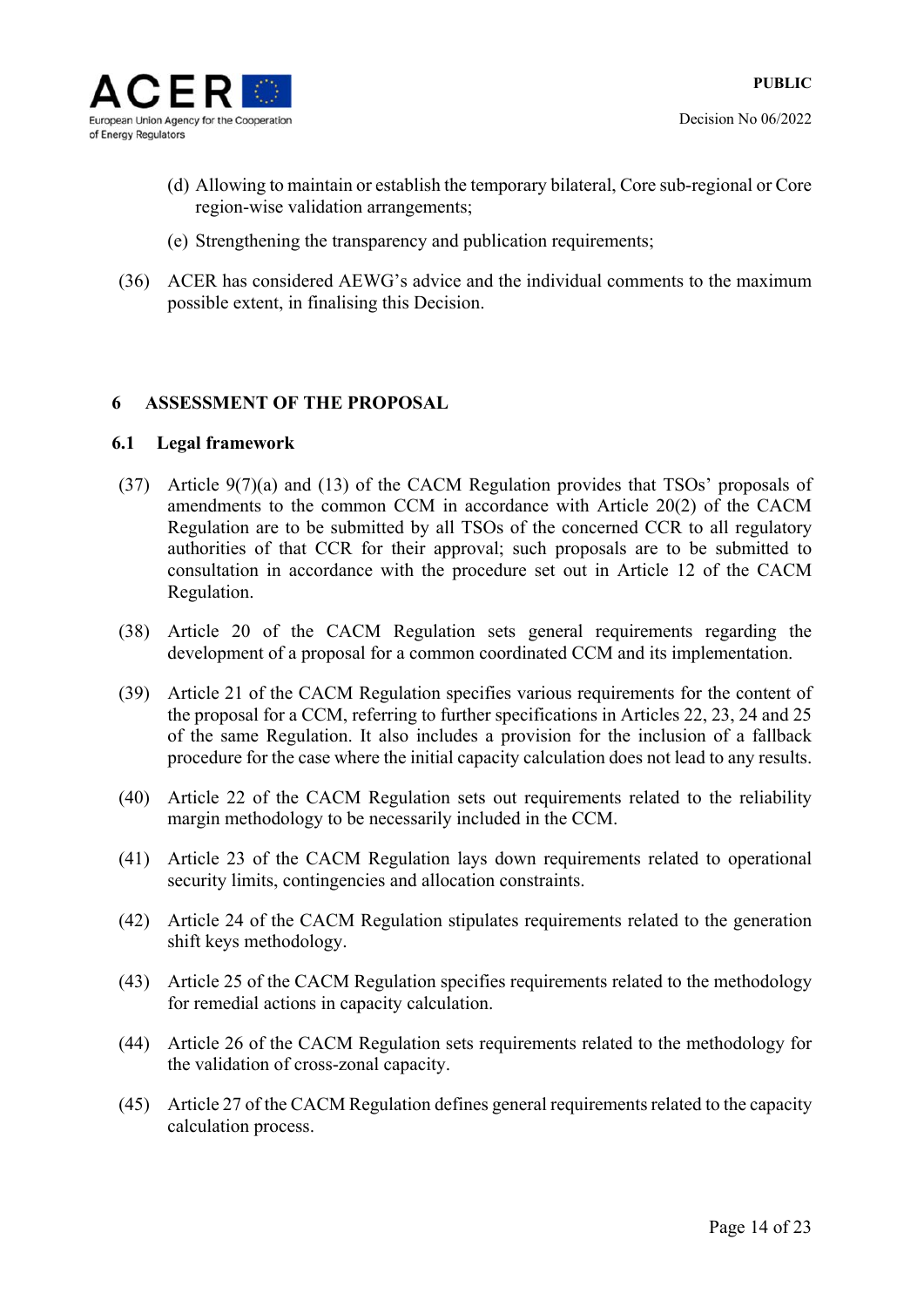

- (46) Article 28 of the CACM Regulation provides for requirements related to the creation of a common grid model. However, these are not directly relevant for the capacity calculation methodology.
- (47) Article 29 of the CACM Regulation sets requirements related to the regional calculation of cross-zonal capacity.
- (48) Article 30 of the CACM Regulation sets requirements related to the validation and delivery of cross-zonal capacity.
- (49) As a general requirement, Article 9(9) of the CACM Regulation provides for that the proposal for terms and conditions or methodologies include a proposed timescale for their implementation and a description of their expected impact on the objectives of the same Regulation.

#### **6.2 Assessment of the legal requirements**

6.2.1 Assessment of the requirements for the development and for the content of a proposal for a capacity calculation methodology

#### *6.2.1.1 Development and submission of the Proposal*

- (50) The Proposal fulfils the submission requirements of Articles 9(7)(a) and 9(13) of the CACM Regulation as all Core TSOs submitted the Proposal to all Core regulatory authorities.
- (51) The Proposal fulfils the requirements of Article 20(1) of the CACM Regulation as Article 4 of the Proposal defines that the flow-based approach is used for capacity calculation.
- (52) The Proposal fulfils the requirement of consultation according to Article 9(13) and Article 12 of the CACM Regulation as the Core TSOs publicly consulted the Proposal from 21 October 2021 to 21 November 2021.
	- *6.2.1.2 Required content of the proposal for a capacity calculation methodology*
- (53) The Proposal fulfils the requirements of Article 21 of the CACM Regulation as it complies with the required content of the CCM.
	- *6.2.1.3 Description of the expected impact on the objectives of the CACM Regulation*
- (54) The recitals of the Proposal provide a description of the expected impact of the methodologies on the objectives of the CACM Regulation. All the objectives set in Article 3 of the CACM Regulation are addressed in the recitals.

## *6.2.1.4 Amendments to the general provisions*

(55) In the Whereas section of the ID CCM Amendment: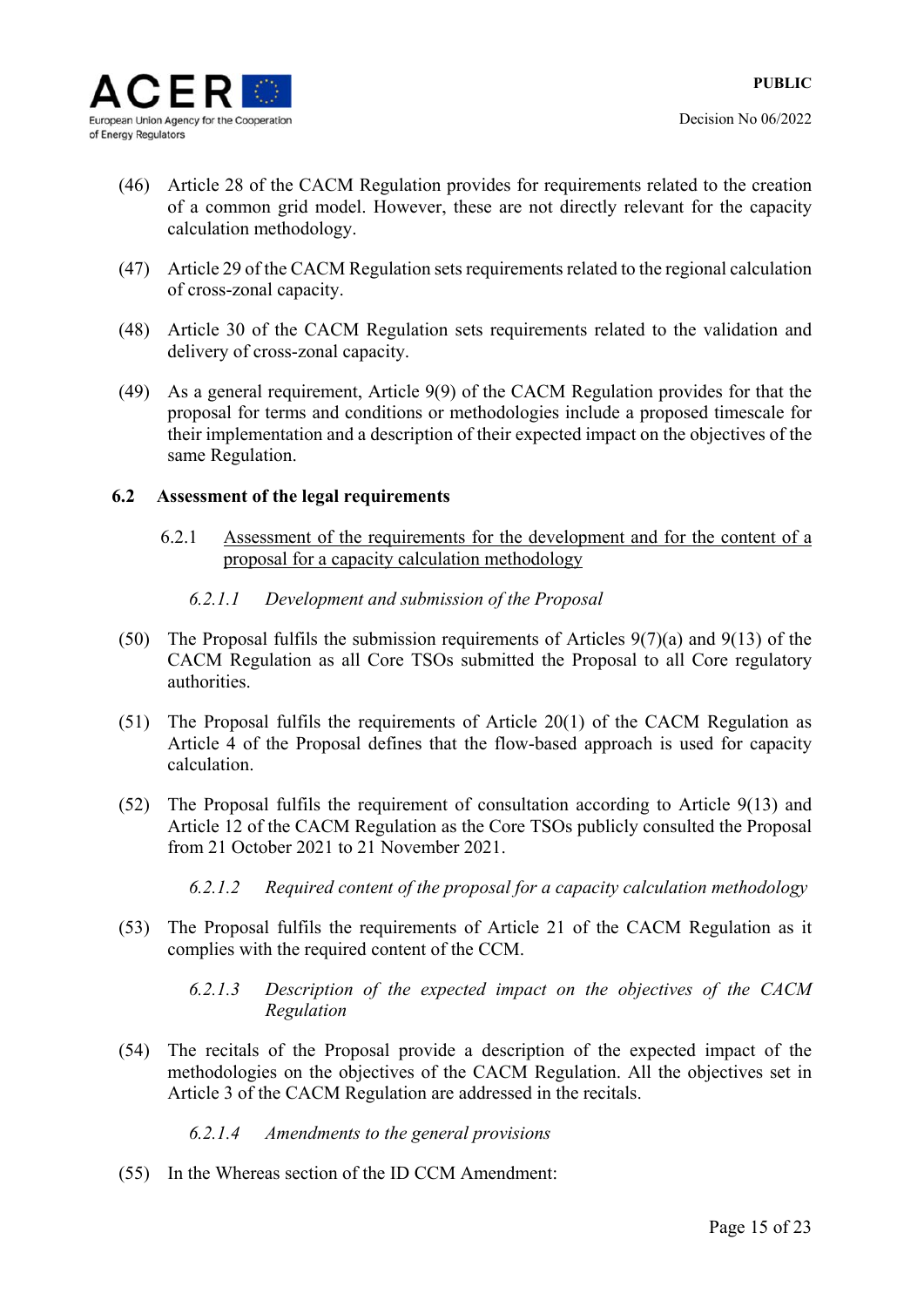

- (a) ACER has updated the references to Regulation (EC) No 714/2009 by replacing them with the ones from Regulation (EU) 2019/943), as Regulation (EC) No 714/2009 is no longer in force and has been repealed by Regulation (EU) 2019/943); and
- (a) ACER has added a paragraph proposed by the German regulatory authority explaining that the Core ID CCM adopted by Decision No 02/2019 is the subject of actions for annulment before the General Court (cases T-283/19 and T-631/19), but that the Proposal does not affect the parts of the Core ID CCM which are disputed in those annulment proceedings and is without prejudice to their assessment by the Union Court. This is to clarify the relation of the proposed amendments and the pending Court proceedings.
- (56) Article 2 of the ID CCM Amendment provides amendments to Definitions. ACER has amended this Article as follows:
	- (a) ACER has amended the references to correct Regulations in the footnote; and
	- (b) Due to additional provisions referred to in Annex 5, ACER has added the additional definition of the day ahead congestion forecast (DACF) procedure.

*6.2.1.5 Implementation timeline (Article 26 and Annex 2)* 

- (57) The Proposal does not include an amendment of Article 26. However, ACER finds it necessary to amend Article 26 for the following reasons:
	- (a) Paragraph 2 of Article 26 of the Proposal is no longer applicable because the CCC has already been set up in the past. This change is also in line with the request from the non-paper;
	- (b) Paragraph 6 of Article 26 of the Proposal referred to the transitional sub-regional or national solution for capacity re-calculation pursuant to Article 4(2)(b) of the Proposal. As ACER was informed that no such transitional solution currently exists or is planned to be implemented, ACER deleted this Article.
- (58) Finally, ACER has added a new paragraph in Article 26 of ID CCM Amendment which introduces a transitional solution for updating intraday cross-zonal capacities remaining after the SDAC as referred to in Article 4(2)(a) of ID CCM Amendment. The Proposal included an amendment of Article 11 and Article 21, both of which are introducing the updating of cross-zonal capacities remaining after SDAC in a way which assumes that these remaining capacities exist in the form of flow-based parameters as well as LTA domain. The TSOs call this the flow-based parameters with Extended LTA inclusion.
- (59) ACER notes that such an assumption about the cross-zonal capacities remaining after SDAC is not compliant with Article 29(10) of the CACM Regulation, which clearly specifies that cross-zonal capacities can only be in the form of flow-based parameters in case of the flow-based approach or in the form of cross-zonal capacity values for each bidding zone border in case of the coordinated net transmission capacity approach. In accordance with Article 2(16) of Commission Regulation (EU) 543/2013, the flow-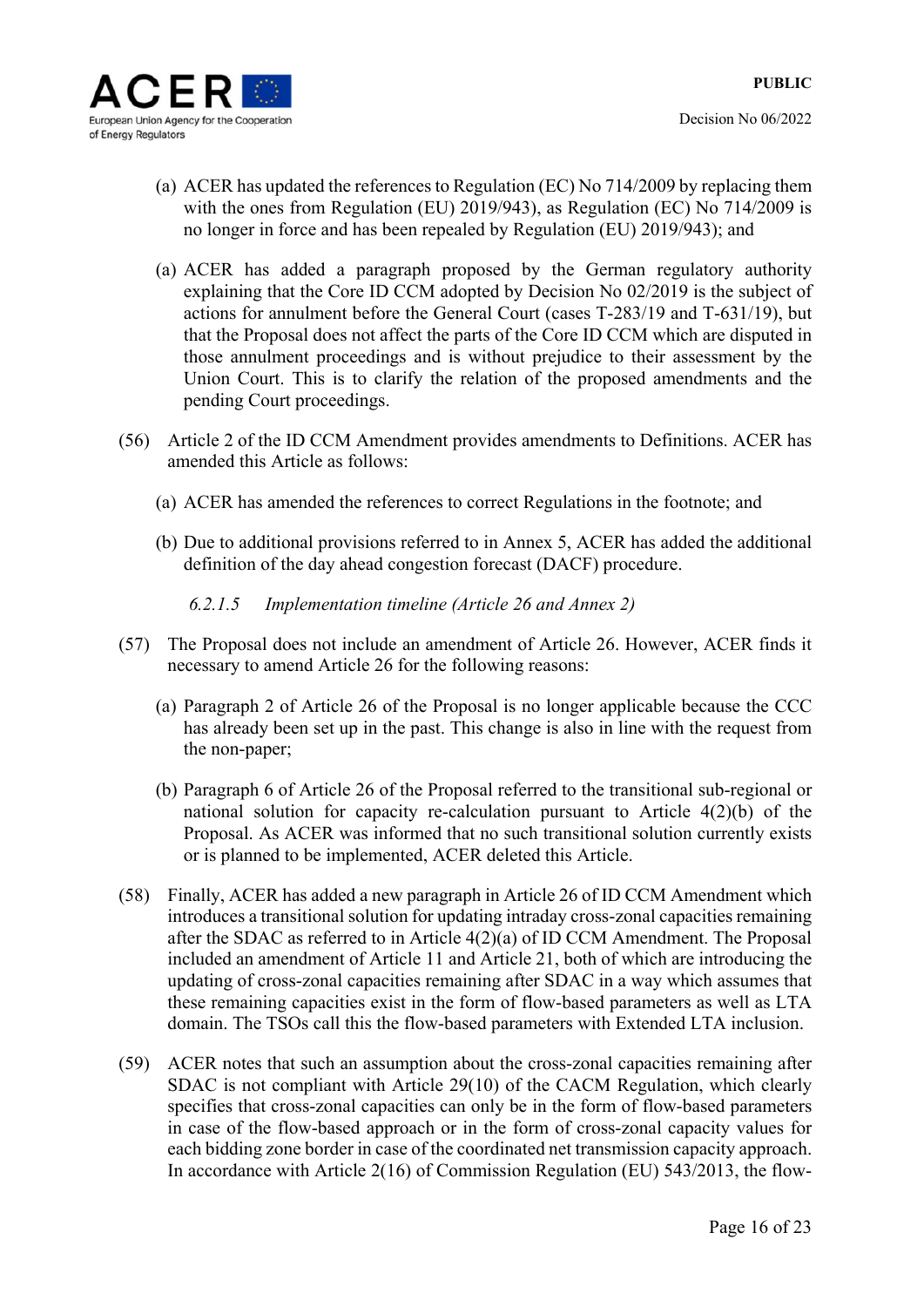based parameters are defined as available margins on critical network elements with associated power transfer distribution factors. Flow-based parameters can therefore only be defined for physical critical network elements.

- (60) The Extended LTA inclusion incorporated in Articles 11 and 21 of the Proposal therefore assumes that the cross-zonal capacities remaining after SDAC exist in the form of flow-based parameters as well as some other parameters called LTA values, which are not flow-based parameters. As this is not compliant with Article 29(10) of the CACM Regulation and Article 2(16) of Regulation (EU) 543/2013, ACER deleted all references to Extended LTA inclusion from Article 11 and Article 21.
- (61) Nevertheless, ACER understands that the Extended LTA inclusion is currently the option that TSOs can use pursuant to the DA CCM approved by the Core regulatory authorities and is planned to be implemented in this form. Removing the Extended LTA inclusion from the ID CCM would require a change in TSOs planned procedures and IT systems and would likely delay the implementation of DA CCM. Under these circumstances, ACER considers it appropriate to accept the Extended LTA inclusion in the ID CCM Amendment for a limited transition period of twelve months until the implementation of the first intraday capacity re-calculation pursuant to Article 4(2)(b) of ID CCM.<sup>6</sup> This temporary exemption from the requirements of Article 29(1) of the CACM Regulation and Article 2(16) of Regulation (EU) 543/2013 is justified based on the objectives of the CACM Regulation, most importantly the objectives in points (a), (b), (d) and (g) of Article 3 of the CACM Regulation as the delay in the implementation of the DA CCM would have significant negative impact on these objectives.
- (62) In line with the reasoning above, ACER introduced a new paragraph 6 in Article 26 of ID CCM Amendment which provides a transitional solution for updating intraday cross-zonal capacities remaining after the SDAC as referred to in Article 4(2)(a) of ID CCM Amendment. This transitional solution specifies its duration (until the implementation of the intraday capacity calculation methodology pursuant to Article 4(2)(b) of ID CCM Amendment), and its form, which replaces Articles 11 and 21 of ID CCM Amendment with Annexes 3 to 5, i.e. during the transition period:
	- (i) Annex 3 shall replace Article 11;
	- (ii) Annex 4 shall replace Article 21; and
	- (iii) Annex 5 shall also apply.

<u>.</u>

(63) ACER expects that, after the end of the transition period, the ID CCM Amendment would apply without the Annexes 3, 4 and 5. However, this does not exclude the right

<sup>6</sup> As explained in paragraph (62), this transition period is not provided in Article 11 and 21, but rather in Annex 3 and Annex 4 of the ID CCM Amendment.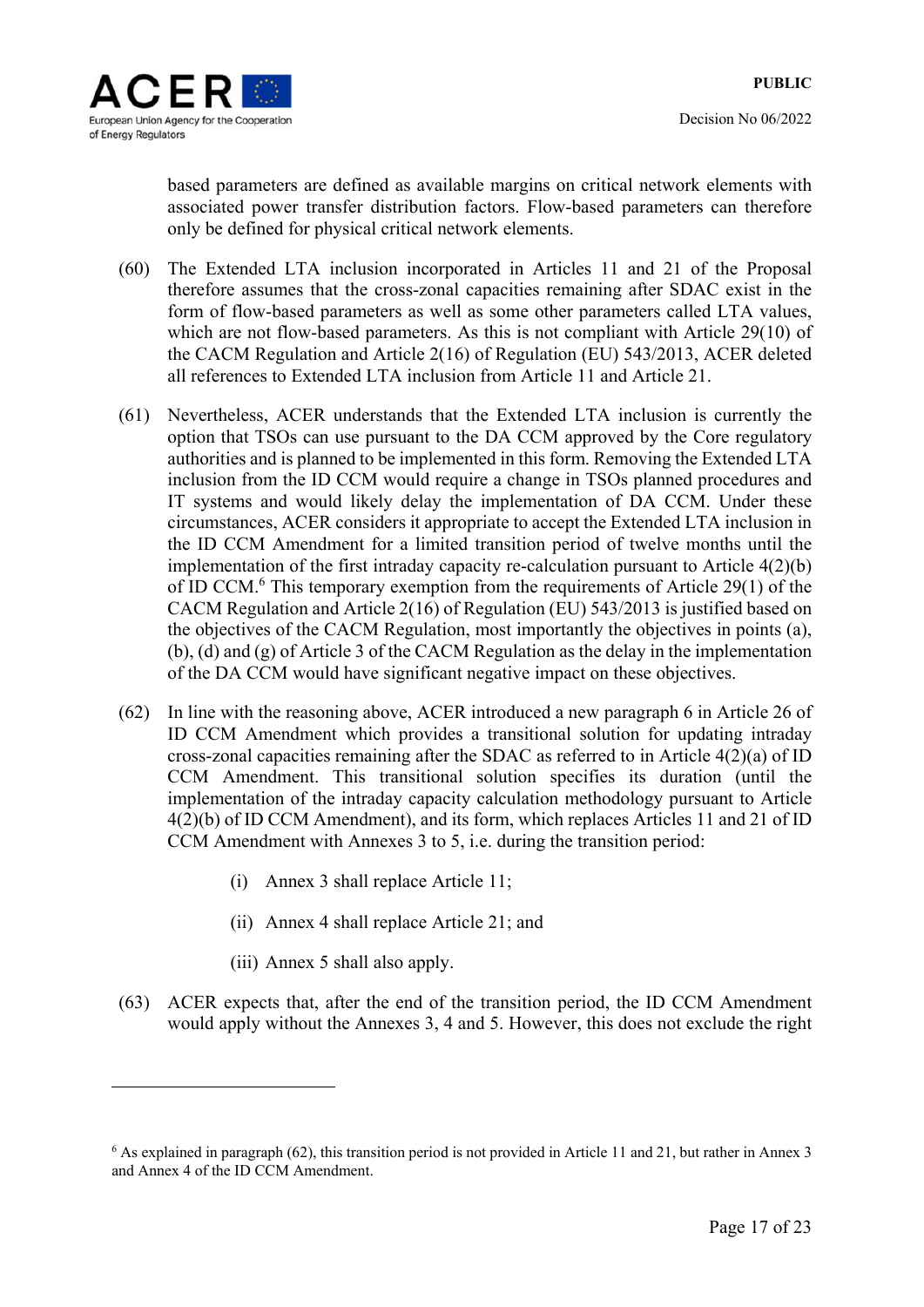of the Core TSOs to propose new amendments to the ID CCM Amendment in case they see the need to amend it before the expiry of the transition period.

- (64) In line with the transitional solution for updating intraday cross-zonal capacities remaining after the SDAC as referred to in Article 4(2)(a) of the ID CCM Amendment and as described above, ACER also updated Annex 2 of the Proposal with the reference to this transitional solution.
	- *6.2.1.6 Update of intraday cross-zonal capacities remaining after the SDAC (Article 11 and Annex 3)*
- (65) In accordance with the reasons described in paragraphs (58) to (62), ACER rejected all proposed amendments of Article 11 and introduced a new Annex 3 instead, with the same content as Article 11 of the Proposal, except in the cases described below.
- (66) Paragraph 2 of Article 11 of the Proposal provided the TSOs with the right to exclude partially or completely the minimum RAM component  $(AMR_{DA})$ , the  $LTA_{margin, DA}$  or the  $LTA_f$  all three being the components calculated pursuant to the applicable DA CCM. ACER finds it necessary to amend this provision in order to comply with Article 21(1)(b)(ii) of the CACM Regulation which requires that the ID CCM includes rules for avoiding undue discrimination between internal and cross-zonal exchanges.
- (67) As explained in ACER Decision No 02/2019, Section 6.2.3.3, the rules for avoiding undue discrimination entail two elements, namely (i) selection of critical network elements and (ii) minimum capacity available for cross-zonal exchanges. The first element of these rules is included in Article 5 of the Proposal and is not subject of this amendment. The second requirement has been addressed by amending paragraph 2 of Article 11 as well as Annex 3 of the ID CCM Amendment by providing an obligation for TSOs to comply with Article 16 of Regulation (EU) 2019/943 with respect to minimum capacity available for cross-zonal exchanges.
- (68) The requirement to maximise cross-zonal capacities and to ensure that at least a minimum amount of cross-zonal capacity is provided to the market is covered by Article 16 of Regulation (EU) 2019/943, most notably in its paragraph 1 specifying general congestion management principles, its paragraph 4 requiring maximisation of cross-zonal capacities and its paragraph 8 providing minimum requirements for crosszonal capacities offered for capacity allocation. These paragraphs provide quite detailed and specific rules to maximise cross-zonal capacities and to ensure that at least a minimum amount of cross-zonal capacity offered for capacity allocation. Therefore, the reference to Article 16 of Regulation (EU) 2019/943 is, in this case, sufficient to comply with Article 21(1)(b)(ii) of the CACM Regulation.
- (69) Therefore, in order to avoid undue discrimination between internal and cross-zonal exchanges, ACER amended paragraph 2 of Article 11 and Annex 3 of the ID CCM Amendment by specifying that while TSOs may indeed reduce the components  $AMR_{DA}$ , LTA<sub>marain</sub>, and LTA<sub>f</sub> to ensure operational security, such modifications still need to comply with the requirements of Article 16 of Regulation (EU) 2019/943.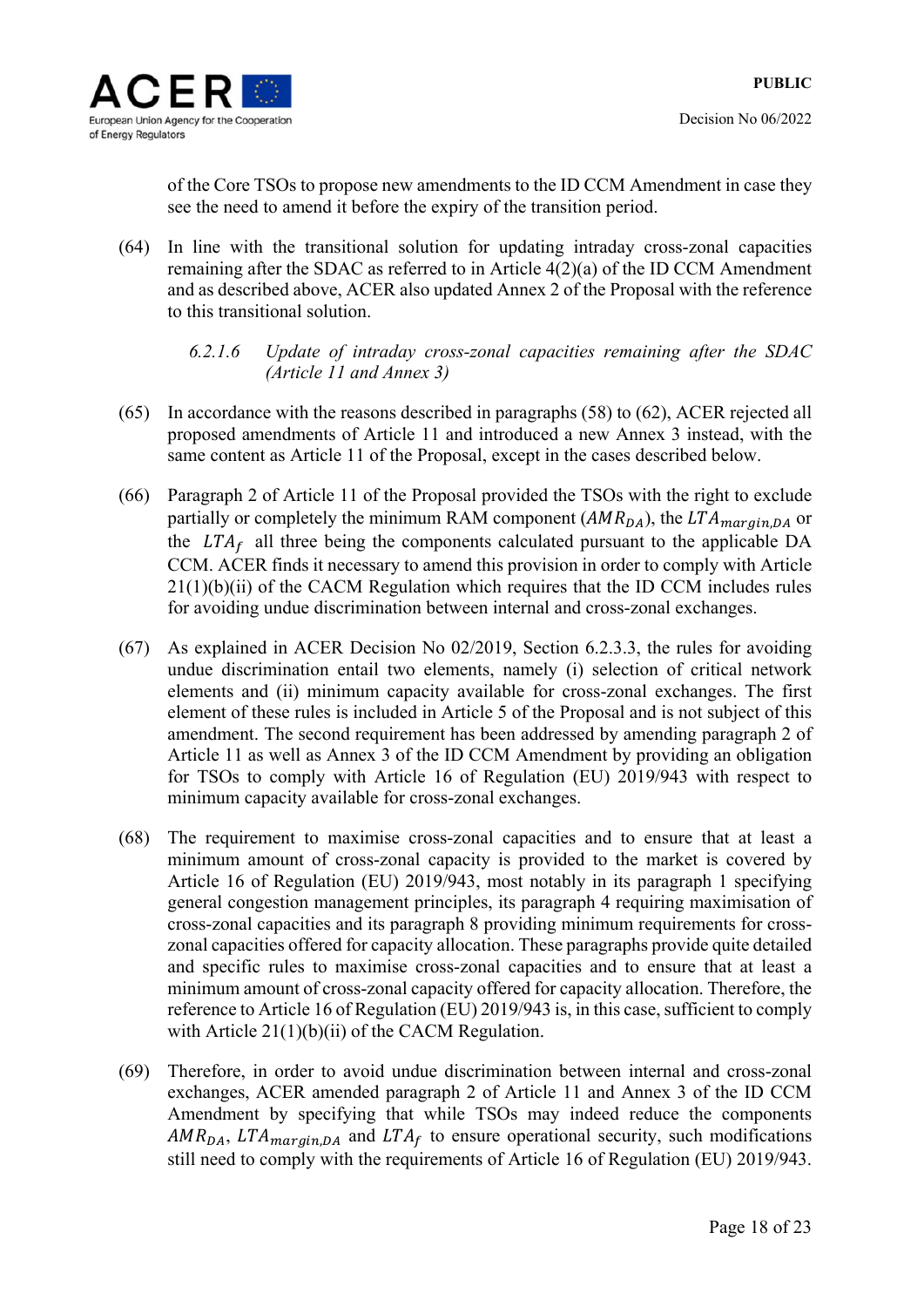

Decision No 06/2022

ACER applied this amendment to both Article 11 as well as Annex 3 of the ID CCM Amendment.

- (70) The Proposal does not comply with the objective of ensuring operational security pursuant to Article 3(c) of CACM Regulation, because the LTA inclusion of excessive and non-coordinated LTA values in a form of Extended LTA inclusion approach does not allow each TSOs to control and maintain the effect of non-coordinated LTA values on their own critical network elements. As ACER's proposal on cross-regional validation of ID ATCs as referred to in paragraph (30) of this Decision was not supported by most of the Core TSOs, ACER adopted another approach which is to limit the excessive and non-coordinated LTA values by applying the cap to the LTA inclusion equal to 1500 MW. Such a cap was chosen based on expert opinions provided by Core TSOs on what are the maximum values of LTAs that are still unlikely to lead to significant operational security problems. Based on different opinions, ACER considered that the value 1500 MW is the highest value for which all Core TSOs still agree that it would likely not lead to significant operational security problems.
- (71) According to the request from the non-paper, ACER also specified in Paragraph 2 of Annex 3 of ID CCM Amendment that the calculation of updated RAM and updated LTA at intraday level is done in a way which ensures that these values are always equal or higher than zero.

*6.2.1.7 Calculation of ATCs for SIDC fallback procedure (Article 21 and Annex 4)* 

- (72) In accordance with the reasons described in chapter 6.2.1.6 of this Decision, ACER rejected all proposed amendments of Article 21 of the Proposal and introduced a new Annex 4 of the ID CCM Amendment instead, with the same content as amended Article 21 of the Proposal, except in the cases described below.
- (73) According to the requests from the non-paper, ACER has applied the following amendments in Annex 4 of the ID CCM Amendment:
	- (a) ACER has added the clarification of the application of SIDC fallback procedure in paragraph 1 of Annex 4;
	- (b) ACER ensured that the values for the calculation of updated RAM, updated LTA and  $RAM_{ATC}(0)$  at intraday level always higher than zero by amending the related formulae; and
	- (c) ACER has set the value of Wsum to 0.5, as provided by the Core TSOs in the Explanatory document.

*6.2.1.8 Other transitional arrangements (Annex 5)* 

(74) In order to address specific concerns of core TSOs and regulatory authorities about the transitional solution that ACER adopted in Annex 3 and Annex 4 of ID CCM Amendment, ACER also added Annex 5 to ID CCM Amendment. In this Annex ACER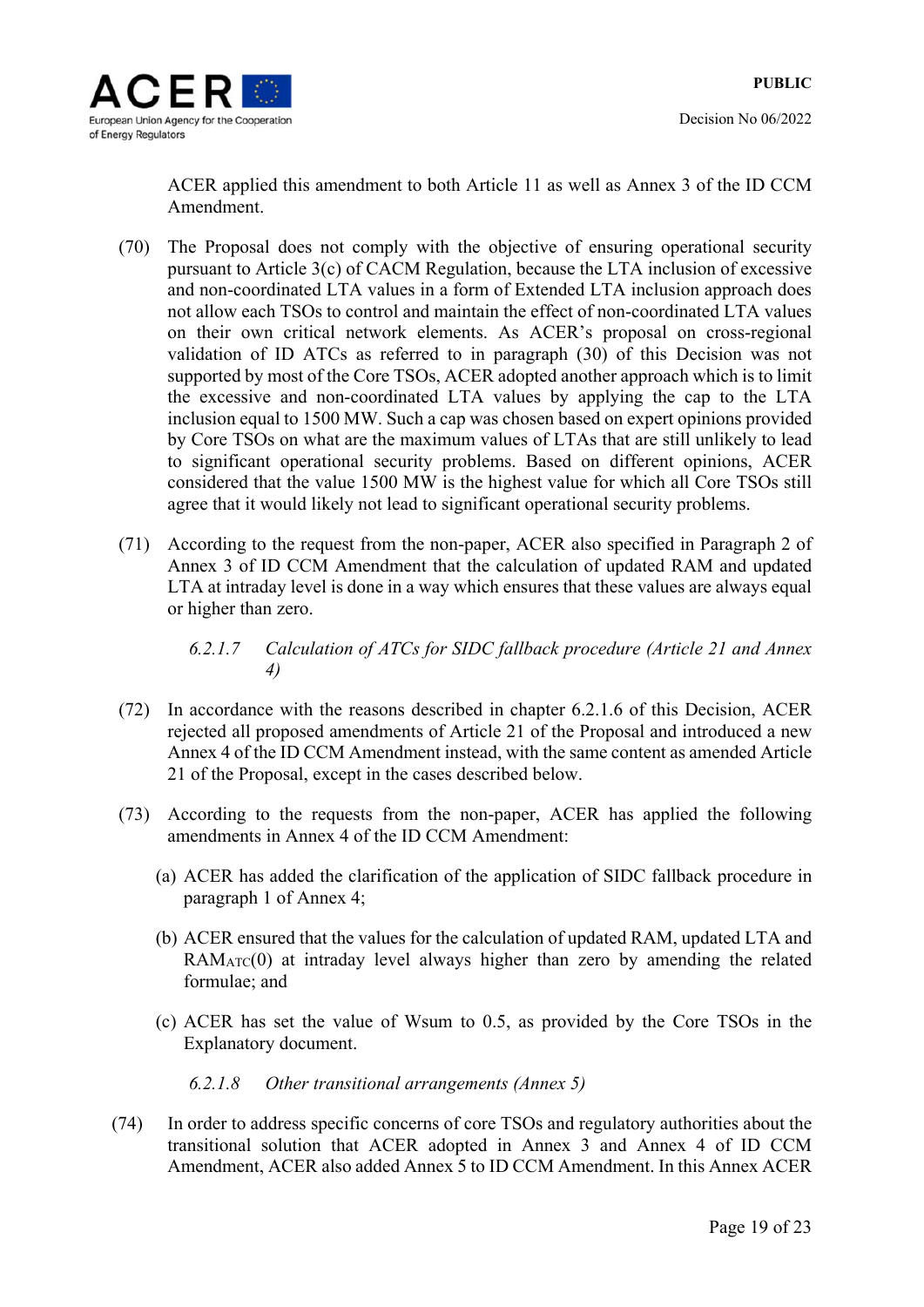

added the requirements on validation of ID ATCs, on transparency of transitional solution as well as possible improvements in ID ATC extraction methodology.

- (75) In paragraphs 1 and 2 of Annex 5, ACER has complemented the transitional solution, with the TSOs' validation of the calculated ID ATCs. ACER has taken into account the suggestions of Core TSOs to enable the existing validation procedures such as the one in the Central Western Europe region, but also other existing or foreseen initiatives suggested by the Polish TSO PSE and the Slovakian TSO SEPS. Such validation can reduce ID ATCs in case of security concerns, but can also increase intraday ATCs if it does not lead to operational security violations. However, ACER decided that such validation is coordinated bilaterally only by TSOs on the bidding zone border in order to provide these TSOs more flexibility to increase ID ATCs and thereby reduce the risk of very low ID ATCs. On the other hand, in order to limit possible negative consequences such increase could have on other TSOs, ACER imposed a limit of 300 MW for increase of intraday ATC per border in order to limit possible negative consequences such increase could have on other TSOs. This value is already applied as the maximum increase within the current intraday capacity calculation process in the Central Western European region.
- (76) Some Core TSOs and regulatory authorities requested transparency on the validation actions during the transition period. However, most Core TSOs expressed concerns that some transparency requirements cannot be implemented at the implementation of DA CCM and would need more time for implementation in order to develop adequate tools, formats and procedures for the validation process. To address the first request, ACER provided, in paragraph 3 of Annex 5, a general obligation for Core TSOs to inform other Core TSOs on validation actions and, in paragraph 4 of Annex 5, publication requirements to ensure transparency of ID capacity calculation during the transition period. To address the second concern about the implementation timeline for these requirements, ACER provided temporary derogations for Core TSOs for the following two requirements:
	- (a) to provide detailed justifications of applied validation actions; and
	- (b) to publish detailed input data for ATC extraction process.
- (77) In paragraph 5 of Annex 5, ACER has enabled the initial setup of coordinated validation within the transition period, where CCC would assist the Core TSOs with providing at least the information on reference flows and the theoretically maximal flows by the ATC values, based on DACF CGMs.
- (78) During the proceedings for this Decision, Core TSOs informed ACER that they have identified additional improvements of the ATC extraction methodology that can potentially increase the ID ATCs and thereby better achieve the objective of optimising the calculation and allocation of cross-zonal capacity pursuant to Article 3(d) of the CACM Regulation. However, these improvements are not yet fully tested and could not be adopted in the context of this Decision. To not restrict a better achievement Article 3(d) of the CACM Regulation, ACER added in paragraph 6 of Annex 5, a provision which allows further adjustments of the ATC extraction methodology, as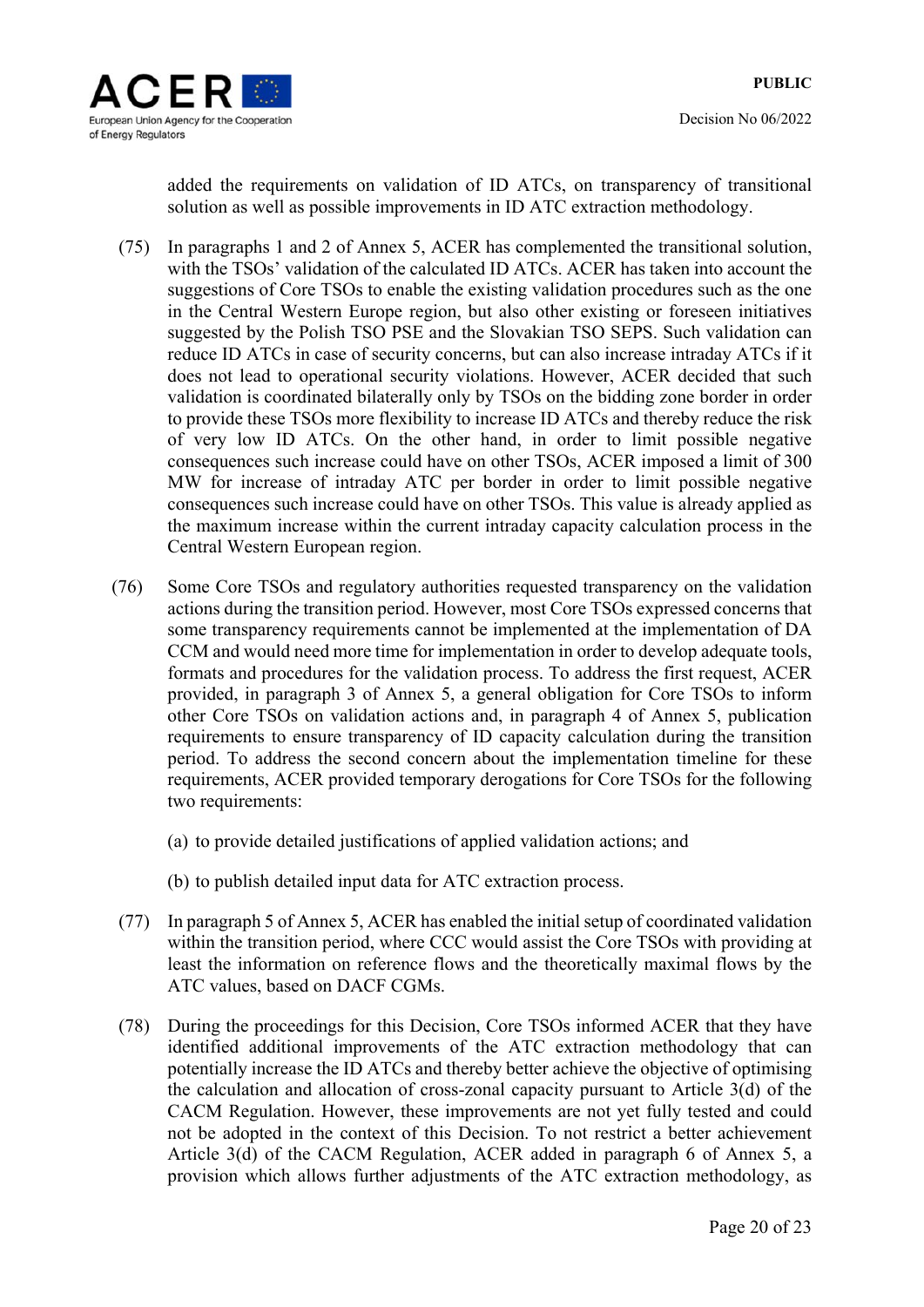

referred in the Article (29)(d) of this Decision, to be applied without further amending the ID CCM, if proven to be efficient and subject to agreement of Core TSOs. Given the temporary nature of the transitional solution, ACER consider that such a discretion given to TSOs as it is conditional on better fulfilment of the objectives of the CACM Regulation and any possible misuse by TSOs would be very limited in time.

#### **6.3 Editorial amendments**

(79) ACER has introduced a few editorial amendments to improve consistency and structure of the Proposal, while preserving the intended meaning of the content. These editorial amendments generally relate to amendments of wording and improvements of structure.

## **7 CONCLUSION**

- (80) For all the above reasons, ACER considers the Proposal in line with the requirements of the CACM Regulation, provided that the amendments described in this Decision are integrated in the Proposal, as presented in Annex I to this Decision. The amendments, which have been consulted with the TSOs, are necessary to ensure that the Proposal is in line with the purpose of the CACM Regulation and contributes to market integration, non-discrimination, effective competition and the proper functioning of the market.
- (81) Therefore ACER approves the Proposal subject to the necessary amendments and to the necessary editorial amendments. To provide clarity, Annex I to this Decision sets out the Proposal as amended and as approved by ACER,

#### HAS ADOPTED THIS DECISION:

## *Article 1*

The intraday capacity calculation methodology of the Core capacity calculation region, developed pursuant to Article 20 of Regulation (EU) 2015/1222, is amended as set out in Annex I to this Decision.

*Article 2* 

This Decision is addressed to:

Austrian Power Grid AG Elia System Operator S.A. ČEPS a.s.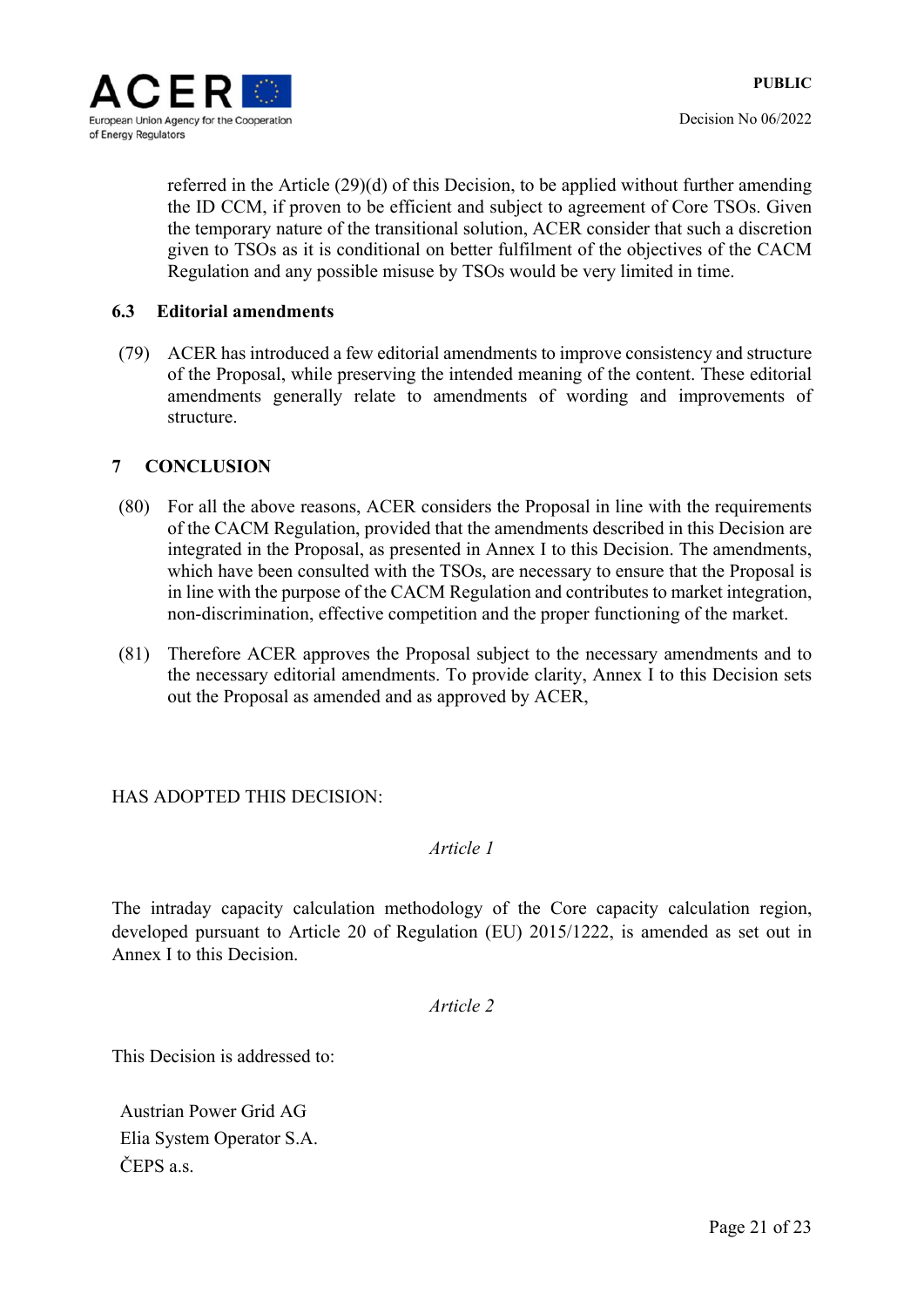

Réseau de Transport d'Electricité HOPS d.o.o., Hrvatski operator prijenosnog sustava MAVIR ZRt Creos Luxembourg S.A. TenneT TSO B.V. Polskie Sieci Elektroenergetyczne S.A. C.N.T.E.E. Transelectrica S.A. ELES, d.o.o. sistemski operater prenosnega elektroenergetskega omrežja Slovenská elektrizačná prenosová sústava, a.s. 50Hertz Transmission GmbH Amprion GmbH TenneT TSO GmbH TransnetBW GmbH

Done at Ljubljana, on 19 April 2022.

## *- SIGNED -*

*Fоr the Agency The Director* 

C. ZINGLERSEN